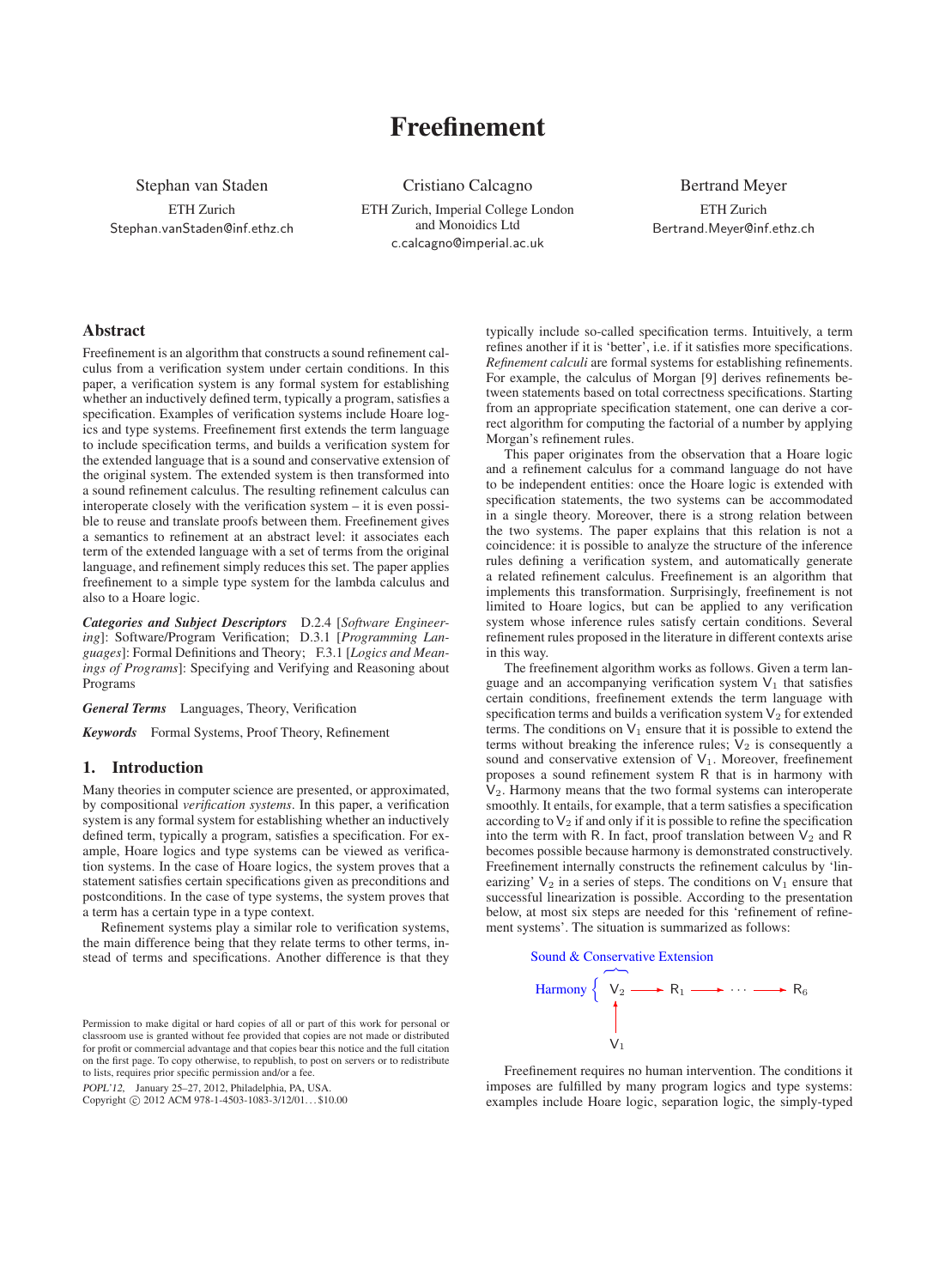lambda calculus and System F. Freefinement defines the semantics of refinement at an abstract level: it associates each term of the extended language with a set of terms from the original language, and refinement simply reduces this set.

With freefinement, tools that are based on verification systems can readily include refinement as a complementary or alternative development style. Freefinement provides correctness by construction for free.

**Outline.** Section 2 describes the freefinement algorithm, which is applied in Section 3 to a simple type system for the lambda calculus and also to Hoare logic. Section 4 concludes with related work.

## **2. Freefinement**

## **2.1 The Inputs**

Freefinement requires four things as input:

1. A set of constructors K. The constructors give rise to a term language T, where an arbitrary term t of T is defined by the grammar:

$$
t ::= C(t_1, \ldots, t_n)
$$

where  $C \in \mathbb{K}$ .

- 2. A set of specifications S.
- 3. A binary relation  $\models v_1$  *Sat n* between terms and specifications. Intuitively,  $\models_{V_1} t \; Sat \; S$  denotes that term  $t \in T$  satisfies specification  $S \in \mathbb{S}$ .
- 4. A formal system  $V_1(K, S, \models_{V_1} Sat)$ , which consists of a set of inference rules for proving sentences of the form t *Sat* S. Each rule of  $V_1$  must have the form  $A_1$  or  $B_1$ :

$$
A_1 \frac{t_1 \, \text{Sat } S_1 \quad \dots \quad t_n \, \text{Sat } S_n}{C(t_1, \dots, t_n) \, \text{Sat } S}
$$
\nprovided Pred(C, S\_1, \dots, S\_n, S).\n
$$
B_1 \frac{t \, \text{Sat } S_1 \quad \dots \quad t \, \text{Sat } S_m}{t \, \text{Sat } S}
$$
\nprovided Pred(S\_1, \dots, S\_m, S).

The t's, S's and C in the rule forms indicate where the rules of  $V_1$  must use metavariables. Thus a rule of form  $A_1$  has only the freedom to choose a concrete  $n$  and a definition for its proviso predicate Pred; the proviso predicate implements the side condition of the rule based on the arguments  $C, S_1, \ldots$ ,  $S_n$  and S. A rule of form  $B_1$  is also a pair: a concrete m and a definition of a predicate with arguments  $S_1, \ldots, S_m$  and S. Freefinement requires that the rules must be sound with respect to the following semantics:

**Definition 1** (Semantics of the Inference Rules)**.** .

- 1.1 For rules of the form  $A_1$ :  $Pred(C, S_1, \ldots, S_n, S) \Rightarrow [\forall t_1, \ldots, t_n \in T \cdot \models_{V_1} t_1 \; \mathit{Sat} \; S_1]$  $\wedge \ldots \wedge \models_{\vee_1} t_n$  *Sat*  $S_n \Rightarrow \models_{\vee_1} C(t_1, \ldots, t_n)$  *Sat* S]
- 1.2 For rules of the form  $B_1$ : Pred(S<sub>1</sub>, ..., S<sub>m</sub>, S)  $\Rightarrow$  [∀t ∈ T ·  $\models$ <sub>V<sub>1</sub></sub>t *Sat* S<sub>1</sub> ∧ ...∧  $\models_{\mathsf{V}_1} \mathsf{t}$  *Sat*  $\mathsf{S}_m \Rightarrow \models_{\mathsf{V}_1} \mathsf{t}$  *Sat*  $\mathsf{S}$ ]

The rule forms stipulate that the rules of  $V_1$  must be highly compositional – a requirement that freefinement will exploit. For example, rules cannot inspect or constrain the t's that appear in premises. This will allow freefinement to reuse the rules after specification terms are added to the term language.

Consider the following three rules over  $\mathbb{K} = \{0, \text{succ}, \text{pred}\}\$ and  $\mathbb{S} = \{ \mathbb{N} \}$ , where n is a metavariable:

1 
$$
\frac{n : \mathbb{N}}{\text{succ}(n) : \mathbb{N}}
$$
 2  $\frac{\text{succ}(n) : \mathbb{N}}{\text{pred}(\text{succ}(n)) : \mathbb{N}}$  3  $\frac{n : \mathbb{N}}{\text{pred}(n) : \mathbb{N}}$   
provided positive(n).

Rule 1 can be written in form  $A_1$  with  $n = 1$  by defining the proviso Pred(C, S<sub>1</sub>, S) as C = succ  $\wedge$  S<sub>1</sub> = S = N. Rule 2 is unacceptable, because its premise inspects the term and requires it to match succ(n). Rule 3 is also unacceptable, because it constrains the term in its proviso.

It will become clear later that the 'structural' rules of Hoare logic, such as the rule of consequence, are examples of rules of form  $B_1$ . Other rules of Hoare logic, such as the assignment axiom and rule for sequential composition, have the form  $A_1$ .

Let  $\vdash_{\mathsf{V}_1}$  t *Sat* S denote that t *Sat* S is derivable with  $\mathsf{V}_1$ . The soundness of the rules with respect to the semantics of Definition 1 implies the soundness of  $V_1$ :

**Theorem 1** (Soundness of  $V_1$ ).  $\vdash_{V_1} t$  *Sat* S  $\Rightarrow \models_{V_1} t$  *Sat* S

*Proof.* By induction on the derivation of t *Sat* S:

- A rule of the form  $A_1$  was last applied. Assume Pred(C,  $S_1$ , ..., S<sub>n</sub>, S) and the induction hypothesis  $\models v_1$ t<sub>1</sub> *Sat* S<sub>1</sub> ∧ ...∧  $\models v_1$  t<sub>n</sub> *Sat* **S**<sub>n</sub>. Then  $\models v_1 C(t_1, ..., t_n)$  *Sat* **S** by Definition 1.1.
- A rule of the form  $B_1$  was last applied. Assume  $Pred(S_1, ...,$  $S_m$ , S) and also the induction hypothesis  $\models v_1$ t *Sat*  $S_1 \wedge ... \wedge \vdots$ <br> $\models v_i$  t *Sat*  $S_m$ . From Definition 1.2 follows  $\models v_i$  t *Sat* S.  $\models v_1$ t *Sat* **S**<sub>m</sub>. From Definition 1.2 follows  $\models v_1$ t *Sat* **S**.

Freefinement does not assume the completeness of  $V_1$ , i.e. it never assumes  $\models_{V_1} t$  *Sat* S ⇒  $\vdash_{V_1} t$  *Sat* S.

#### **2.2 The Extended Language and Formal System**

This section extends the language T with specification terms that are useful for refinement. It gives a semantics to the resulting language U, and extends  $V_1$  in a sound and conservative way to prove sentences of the form u *Sat* S where  $u \in U$ .

#### **2.2.1 The Extended Language U**

Suppose  $K$  and  $S$  are disjoint (if they are not, then they can always be decorated to become disjoint) and do not contain a symbol  $\vert \cdot \vert$ . The extended set of constructors

$$
\mathbb{K}' = \mathbb{K} \cup \mathbb{S} \cup \{\bigsqcup \text{with arity } n \mid n \in \mathbb{N}\}
$$

gives rise to an extended language U, which can also be written as:

$$
u ::= C(u_1, \ldots, u_n) \mid S \mid \bigsqcup(u_1, \ldots, u_n)
$$

A term of the form S is called a *spec* term, and a term of the form  $\bigsqcup(u_1, \ldots, u_n)$  is called the *join* of  $u_1, \ldots, u_n$ . Intuitively, S is a generic term that satisfies S, and  $|(u_1, \ldots, u_n)$  is a generic term that satisfies any S that any of the  $u_1, \ldots, u_n$  satisfy. Although the details will become clear later, the reasons for adding these terms are simple: the refinement system should be able to refine spec terms into other terms for top-down development, and join terms will be important for simplifying rules of the form  $B_1$  where  $m > 1$ . If there are no rules of the form B<sub>1</sub> where  $m > 1$ , then join terms and their consequent treatment can be omitted.

A couple of constructs are used for giving a semantics to U. Let X denote a subset of T, and let Y denote a subset of  $\mathbb{S}$ . Specs(X) is the set of all specifications that all the terms in X satisfy, and  $Terms(Y)$  is the set of terms of T that satisfy all the specifications in Y:

#### **Definition 2** (Specs and Terms)**.** .

- Specs(X)  $\stackrel{\text{def}}{=} \{ S \mid \forall t \in X \cdot \models_{V_1} t \text{ } S \text{ at } S \}$
- Terms(Y)  $\stackrel{\text{def}}{=} \{t \mid \forall S \in Y \cdot \models_{V_1} t \text{ } S \text{ at } S\}$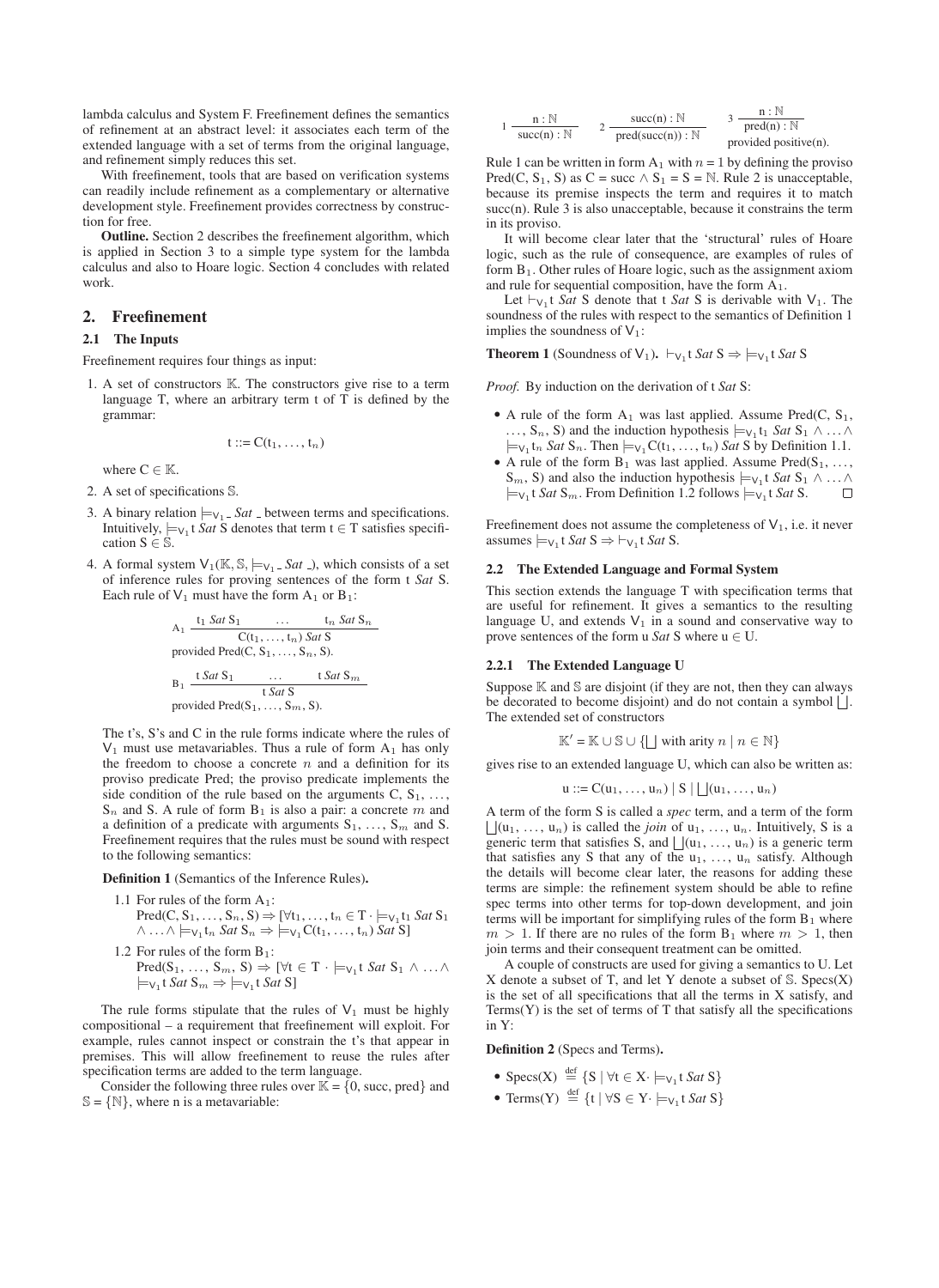An antitone Galois connection<sup>1</sup> exists between Specs and Terms:

**Lemma 1.**  $X \subseteq \text{Terms}(Y) \Leftrightarrow Y \subseteq \text{Specs}(X)$ 

*Proof.* 
$$
X \subseteq Terms(Y)
$$
  
\n
$$
\Leftrightarrow \{definition of Terms and \subseteq\}
$$
  
\n
$$
\forall t \in X \cdot \forall S \in Y \cdot \models_{V_1} t \; \text{Sat } S
$$
  
\n
$$
\Leftrightarrow \{predicate calculus\}
$$
  
\n
$$
\forall S \in Y \cdot \forall t \in X \cdot \models_{V_1} t \; \text{Sat } S
$$
  
\n
$$
\Leftrightarrow \{definition of Specs and \subseteq\}
$$
  
\n
$$
Y \subseteq Specs(X)
$$

Antitone Galois connections have several well-known properties. For instance, (Terms ◦ Specs) and (Specs ◦ Terms) are extensive, increasing and idempotent and therefore closure operators. Freefinement relies on the following properties (their proofs appear in the Appendix):

## **Corollary 1.** .

- 1.1  $X \subseteq Terms(Specs(X))$
- 1.2 Terms( $Specs(Terms(Y)))$  = Terms(Y)
- 1.3 Specs(X)  $\subseteq$  Specs(X')
- $\Leftrightarrow$  Terms(Specs(X))  $\supseteq$  Terms(Specs(X'))
- 1.4 Terms( $Y \cup Y'$ ) = Terms( $Y \cap$ Terms( $Y'$ )

The following auxiliary definition provides a shorthand for the set of all terms of the form  $C(t_1, ..., t_n)$  where  $t_1 \in X_1, ...,$  $t_n \in X_n$ :

$$
C(X_1, \ldots, X_n) \stackrel{\text{def}}{=} \{C(t_1, \ldots, t_n) \mid \bigwedge_{i \in 1 \ldots n} t_i \in X_i\}
$$

For example, it yields a singleton set for nullary constructors:

 ${C() | \bigwedge_{i \in 1..0} t_i \in X_i} = {C() | True} = {C()}$ 

The semantics of U is given by the function  $\llbracket \_ \rrbracket$  of type U  $\rightarrow$  $P(T)$ , i.e. every term in U denotes a set of terms from T:

**Definition 3** (Semantics of U)**.** .

$$
\begin{array}{ccc}\n[C(u_1, \ldots, u_n)] & \stackrel{\text{def}}{=} & \text{Terms}(Specs(C([\![u_1]\!], \ldots, [\![u_n]\!])) \\
[[S] & \stackrel{\text{def}}{=} & \text{Terms}(\{S\}) \\
[[\![u_1, \ldots, u_n\!]] & \stackrel{\text{def}}{=} & \bigcap_{i \in 1..n} [\![u_i]\!] \\
\end{array}
$$

If the relation  $\models_{V_1}$  *Sat i* is well-behaved in a sense that will be made precise later, then  $\llbracket u \rrbracket$  has a simple intuitive explanation: it denotes the set of all primitive terms, i.e. terms from T, that refine u. For a term  $C(u_1, \ldots, u_n)$ , first consider  $C(\llbracket u_1 \rrbracket, \ldots, \llbracket u_n \rrbracket)$  – the set of terms of the form  $C(t_1, \ldots, t_n)$  where  $t_1 \in [u_1]$  (i.e.  $t_1$  refines u<sub>1</sub>) and . . . and  $t_n \in [u_n]$ . All the specifications that all these terms implement are then collected, and any primitive term that satisfies all such specifications refines  $C(u_1, \ldots, u_n)$ . The primitive terms that refine S are exactly those that satisfy S. Finally,  $\bigsqcup(u_1,...,u_n)$ is refined by any primitive term that refines all  $u_1, \ldots, u_n$ .

For all u, the set  $\llbracket u \rrbracket$  is a fixpoint of Terms  $\circ$  Specs and hence a closed element:

**Lemma 2.** Terms( $\text{Specs}([\![u]\!])) = [\![u]\!]$ 

*Proof.* By induction on the structure of u:

- If u has the form  $C(u_1, \ldots, u_n)$  or S, then  $\llbracket u \rrbracket = \text{Terms}(Y)$  for some Y and the result follows by Corollary 1.2.
- If u has the form  $\lfloor (u_1,\ldots,u_n)$ , assume  $\lfloor u_i \rfloor$  = Terms(Specs( $\lfloor u_i \rfloor$ )) for all  $i \in 1..n$ . So  $\left[\left[\bigcup_{i=1}^{n} (u_1, \ldots, u_n)\right] = \bigcap_{i=1...n}^{n} \text{Terms}( \text{Specs}(\left[\left[u_i\right]\right]))$ = Terms( $\bigcup_{i \in 1..n}$  Specs( $[\![u_i]\!]$ )) by Corollary 1.4, and Corollary 1.2 concludes the proof.

The rest of the paper introduces further properties of the semantics as needed.

#### **2.2.2** Extending  $V_1$ : Preliminaries

The next section will extend  $V_1$  to obtain a formal system  $V_2$  for proving sentences of the form u *Sat* S. The aim is to construct a sound and conservative extension of  $V_1$ . Informally, a sound extension of  $V_1$  must have equal or more power:

**Definition 4** (Sound Extension).  $V_2(K', S', \models_{V_2} Sat)$  is a sound extension of  $V_1(K, S, \models_{V_1} Sat)$  if and only if

- 1.  $V_2$  uses richer terms and specifications:  $\mathbb{K} \subseteq \mathbb{K}'$  and  $\mathbb{S} \subseteq \mathbb{S}'$
- 2.  $V_2$  can prove everything that  $V_1$  can prove:  $\forall t \in T, S \in \mathbb{S} \cdot \vdash_{V_1} t \; Sat \; S \Rightarrow \vdash_{V_2} t \; Sat \; S$
- 3.  $V_2$  uses a richer semantics:  $\forall t \in T, S \in \mathbb{S} \cdot \models_{V_2} t \text{ } S \text{ at } S \Rightarrow \models_{V_1} t \text{ } S \text{ at } S$
- 4.  $V_2$  is sound:  $\forall u \in U, S' \in \mathbb{S}' \cdot \vdash_{\mathsf{V}_2} u \mathit{Sat} \mathit{S}' \Rightarrow \models_{\mathsf{V}_2} u \mathit{Sat} \mathit{S}'$

As a consequence,  $\forall t \in T$ ,  $S \in \mathbb{S} \cdot \vdash_{\forall_2} t \; S \; dt \; S \Rightarrow \models_{\forall_1} t \; S \; dt \; S$ , which intuitively means that  $V_2$  restricted to  $\mathbb K$  and  $\mathbb S$  is sound with respect to the semantics of  $V_1$ .

In a sound and conservative extension, the converse of requirement 2 also holds:

**Definition 5** (Sound and Conservative Extension)**.** A formal system  $V_2(K', S', \models_{V_2} Sat$ . is a sound and conservative extension of  $V_1(K, S, \models_{V_1} Sat)$  if and only if

- 1.  $V_2$  is a sound extension of  $V_1$ .
- 2.  $V_1$  and  $V_2$  restricted to  $K$  and  $S$  have equal derivability:  $\forall$ t ∈ T, S ∈ S ·  $\vdash_{V_1}$ t *Sat* S ⇔  $\vdash_{V_2}$ t *Sat* S

Although a sound and conservative extension cannot prove more sentences of the form t *Sat* S, it is still useful for extending the term language and installing a richer semantics. It can also extend the specifications, but the  $V_2$  of the next section will simply use S.

#### **2.2.3** The Extended Formal System  $\vee_2$

The construction of  $V_2$  starts with the empty set of rules and proceeds in two steps:

1. For each rule of  $V_1$ , replace t's by u's and add the resulting rule. This change of metavariables yields the rule forms  $A_2$  and  $B_2$ in  $V_2$ :

A<sub>2</sub> 
$$
\frac{u_1 \, \text{Sat } S_1 \, \ldots \, u_n \, \text{Sat } S_n}{C(u_1, \ldots, u_n) \, \text{Sat } S}
$$
  
provided Pred(C, S<sub>1</sub>, ..., S<sub>n</sub>, S).

$$
B_2 \frac{\text{u} \, \text{Sat } S_1 \quad \dots \quad \text{u} \, \text{Sat } S_m}{\text{u} \, \text{Sat } S}
$$
\nprovided Pred $(S_1, \dots, S_m, S)$ .

2. Add the following rules for spec terms and joins:

$$
SPEC = \frac{S\, Sat\, S}{S\, Sat\, S}
$$
  
John 
$$
u\, Sat\, S
$$

$$
\boxed{(\dots, u, \dots) \, Sat\, S}
$$

By induction on the derivation,  $V_1$  and  $V_2$  are equivalent with respect to derivability on T, i.e.  $\vdash_{V_1} t$  *Sat* S  $\Leftrightarrow \vdash_{V_2} t$  *Sat* S. So for  $V_2$  to be a sound and conservative extension of  $V_1$ , it will suffice to equip  $V_2$  with a richer semantics and to prove it sound.

The *Sat* relation between U and S is defined as follows:

<sup>1</sup> Also known as an *order-reversing* or *contravariant* Galois connection.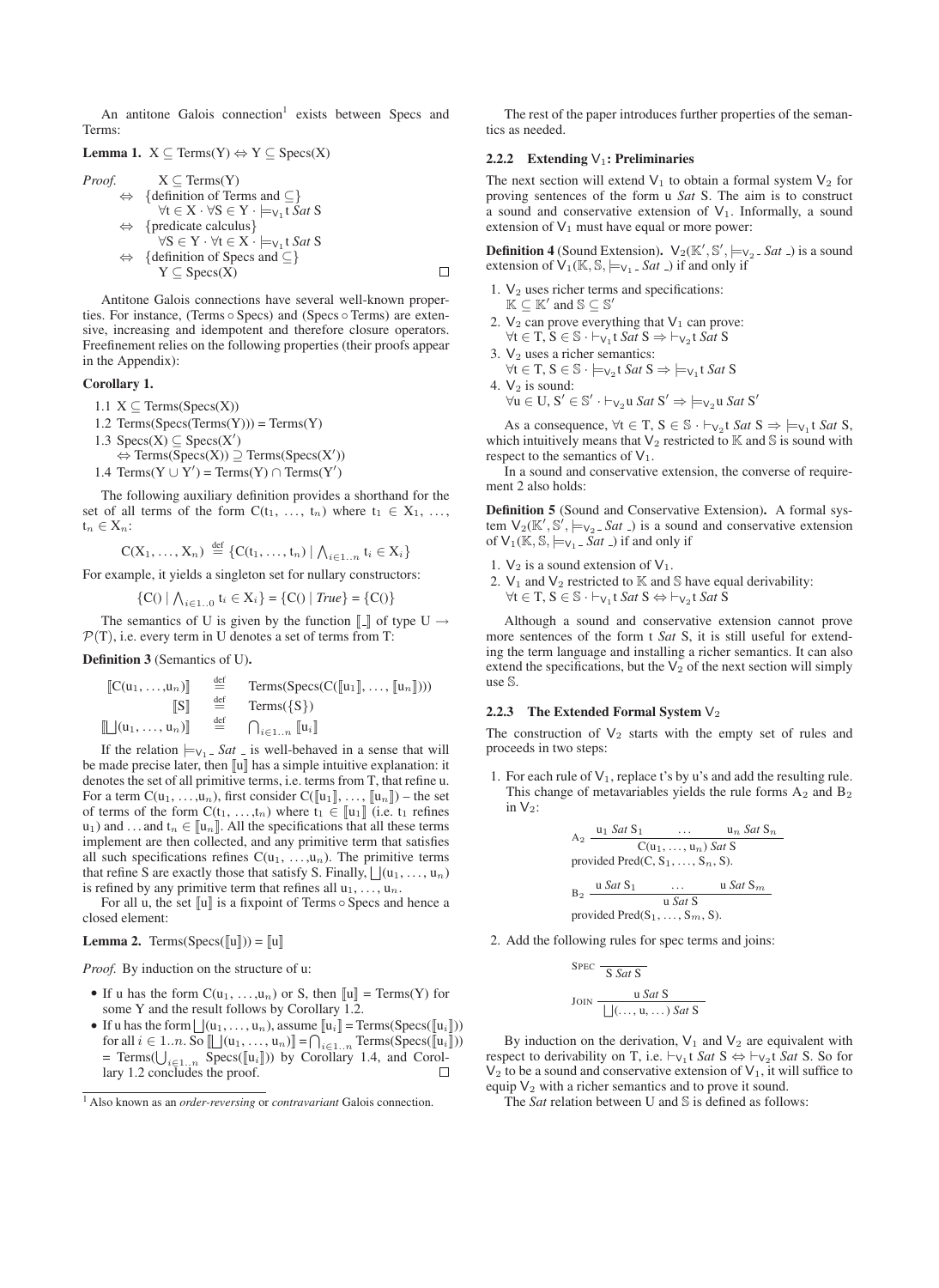**Definition 6** (Extended Satisfaction)**.** .

 $\models_{\mathsf{V}_2} \mathsf{u}$  *Sat*  $S \stackrel{\text{def}}{=} \forall \mathsf{t} \in [\![\mathsf{u}]\!] \cdot \models_{\mathsf{V}_1} \mathsf{t}$  *Sat* S

Furthermore, the U-semantics of t contains t as an element:

**Lemma 3** (Term Embedding). 
$$
\forall t \in T \cdot t \in [t]
$$

*Proof.* By induction on the structure of t. Suppose  $t = C(t_1, \ldots, t_n)$ and assume  $t_1 \in [\![t_1]\!]$ , ...,  $t_n \in [\![t_n]\!]$ . So  $t \in C([\![t_1]\!], \ldots, [\![t_n]\!])$ , which is a subset of Terms(Specs(C( $[[t_1]],..., [[t_n]])$ )) by Corollary 1.1.  $\Box$ 

Therefore  $\models_{\forall_2} t \; S \; dt \; S \Rightarrow \models_{\forall_1} t \; S \; dt \; S \; holds,$  and the soundness proof of  $V_2$  establishes that  $V_2$  is a sound and conservative extension of  $V_1$ :

**Theorem 2** (Soundness of  $V_2$ ).  $\vdash_{V_2}$ u *Sat* S  $\Rightarrow \vdash_{V_2}$ u *Sat* S

*Proof.* By induction on the structure of the derivation:

• For each rule of the form  $A_2$ , assume Pred(C,  $S_1, \ldots, S_n, S$ ) and assume

$$
\forall t_1 \in [\![u_1]\!] \cdot [\models_{V_1} t_1 \text{ Sat } S_1
$$

$$
\vdots
$$

$$
\forall t_n \in [\![u_n]\!] \cdot [\models_{V_1} t_n \text{ Sat } S_n]
$$

So  $\forall t_1 \in [\![u_1]\!], \ldots, t_n \in [\![u_n]\!] \cdot \models_{V_1} C(t_1, \ldots, t_n)$  *Sat* S because the corresponding rule of the form  $A_1$  in  $V_1$  is sound with respect to Definition 1.1. So S  $\in$  Specs(C( $[[u_1]], \ldots, [[u_n]])$ ) and hence  $\forall$ t ∈ Terms(Specs(C( $[[u_1]], \ldots, [[u_n]])$ )) ·  $\models_{V_1}$ t *Sat* S.

- For each rule of the form  $B_2$ , assume  $Pred(S_1, ..., S_m, S)$  and assume  $\forall t \in [\![u]\!] \cdot \models_{V_1} t \; Sat \; S_1 \; \wedge \; \ldots \; \wedge \; \models_{V_1} t \; Sat \; S_m.$ Now  $\forall t \in \llbracket u \rrbracket$  ·  $\models v_1$  *t Sat* S because the corresponding rule of the form  $B_1$  in  $V_1$  is sound with respect to Definition 1.2.
- SPEC:  $\forall t \in Terms({S}) \cdot \models_{V_1} t \; Sat \; S \; by \; definition.$
- JOIN: Assume  $\forall t \in [u] \cdot \models_{V_1} t \text{ } S \text{ } at \text{ } S$ . If  $t \in [[\bigsqcup(\ldots, u, \ldots)]]$  then  $t \in [u]$  and hence  $\models_{V_1} t \text{ } S \text{ } at \text{ } S$ .  $t \in [u]$  and hence  $\models_{V_1} t \hat{S}at \hat{S}$ .

Extended satisfaction has an alternative characterization that freefinement will also use:

**Lemma 4.**  $\models_{\mathsf{V}_2} \mathsf{u}$  *Sat*  $S \Leftrightarrow S \in \text{Specs}([\![\mathsf{u}]\!])$ 

*Proof.*  
\n
$$
\Leftrightarrow \{\text{definition}\}\
$$
\n
$$
\Leftrightarrow \{\text{definition}\}\
$$
\n
$$
\Leftrightarrow \{\text{definition of } \text{Spec}\}\
$$
\n
$$
\Leftrightarrow \{\text{definition of } \text{Spec}\}\
$$
\n
$$
S \in \text{Spec}([\![u]\!])
$$

#### **2.3** System  $\sqrt{2}$  and Refinement

The next section will construct several refinement systems, or calculi, that are based on  $V_2$ . These refinement systems are formal systems for proving sentences of the form  $u \sqsubseteq u'$ . The definition of the refinement relation makes the semantics of refinement precise:

**Definition 7** (Refinement).  $\models u \sqsubseteq u' \stackrel{\text{def}}{=} [u] \supseteq [u']$ 

This definition leads to simple proofs, and is equivalent to several other formulations. The following theorem states one such alternative, and its proof mentions others:

**Lemma 5** (Equivalent Characterization of Refinement)**.** .  $\models u \sqsubseteq u' \Leftrightarrow \forall S \cdot \models_{\vee_2} u \; Sat \; S \Rightarrow \models_{\vee_2} u' \; Sat \; S$ 

*Proof.* 
$$
\begin{array}{rcl}\n\downarrow & \downarrow & \downarrow \\
\downarrow & \downarrow & \downarrow \\
\downarrow & \downarrow & \downarrow \\
\downarrow & \downarrow & \downarrow \\
\downarrow & \downarrow & \downarrow \\
\downarrow & \downarrow & \downarrow \\
\downarrow & \downarrow & \downarrow \\
\downarrow & \downarrow & \downarrow \\
\downarrow & \downarrow & \downarrow \\
\downarrow & \downarrow & \downarrow \\
\downarrow & \downarrow & \downarrow \\
\downarrow & \downarrow & \downarrow \\
\downarrow & \downarrow & \downarrow \\
\downarrow & \downarrow & \downarrow \\
\downarrow & \downarrow & \downarrow \\
\downarrow & \downarrow & \downarrow \\
\downarrow & \downarrow & \downarrow \\
\downarrow & \downarrow & \downarrow \\
\downarrow & \downarrow & \downarrow \\
\downarrow & \downarrow & \downarrow \\
\downarrow & \downarrow & \downarrow \\
\downarrow & \downarrow & \downarrow \\
\downarrow & \downarrow & \downarrow \\
\downarrow & \downarrow & \downarrow \\
\downarrow & \downarrow & \downarrow \\
\downarrow & \downarrow & \downarrow \\
\downarrow & \downarrow & \downarrow \\
\downarrow & \downarrow & \downarrow \\
\downarrow & \downarrow & \downarrow \\
\downarrow & \downarrow & \downarrow \\
\downarrow & \downarrow & \downarrow \\
\downarrow & \downarrow & \downarrow \\
\downarrow & \downarrow & \downarrow \\
\downarrow & \downarrow & \downarrow \\
\downarrow & \downarrow & \downarrow \\
\downarrow & \downarrow & \downarrow \\
\downarrow & \downarrow & \downarrow \\
\downarrow & \downarrow & \downarrow \\
\downarrow & \downarrow & \downarrow \\
\downarrow & \downarrow & \downarrow \\
\downarrow & \downarrow & \downarrow \\
\downarrow & \downarrow & \downarrow \\
\downarrow & \downarrow & \downarrow \\
\downarrow & \downarrow & \downarrow \\
\downarrow & \downarrow & \downarrow \\
\downarrow & \downarrow & \downarrow \\
\downarrow & \downarrow & \downarrow \\
\downarrow & \downarrow & \downarrow \\
\downarrow & \downarrow & \downarrow \\
\downarrow & \downarrow & \downarrow \\
\downarrow & \downarrow & \downarrow \\
\downarrow & \downarrow & \downarrow \\
\downarrow & \downarrow & \downarrow \\
\downarrow & \downarrow & \downarrow \\
\downarrow & \downarrow & \downarrow \\
\downarrow & \downarrow & \downarrow \\
\downarrow & \downarrow & \downarrow \\
\downarrow & \downarrow & \downarrow \\
\downarrow & \downarrow & \downarrow \\
\downarrow & \downarrow & \downarrow \\
\downarrow & \downarrow & \downarrow \\
\downarrow & \downarrow & \downarrow \\
$$

$$
\forall S \cdot S \in \text{Specs}([\![u]\!]) \Rightarrow S \in \text{Specs}([\![u']\!])
$$
  
\n
$$
\Leftrightarrow \{\text{Lemma 4}\}\n\quad \forall S \cdot \models_{\forall_2} u \text{ Sat } S \Rightarrow \models_{\forall_2} u' \text{ Sat } S \Box
$$

If  $\models v_1$  *Sat i*s well-behaved, then there is also another explanation for defining  $\models u \sqsubseteq u'$  as  $\llbracket u \rrbracket \supseteq \llbracket u' \rrbracket$ :  $u'$  refines u iff every primitive term that refines u' also refines u. Put differently, u' refines u iff u' constrains the set of eventual primitive terms that refinement can produce to the same or higher degree compared to u. So u can be seen as a placeholder for any of the primitive terms in [[u]], and the role of refinement is to reduce the uncertainty.

Many examples of refinements will follow later, so here is a small one: a join term implements the least upper bound (join) of its immediate subterms with respect to  $\sqsubseteq$ , hence the name. In particular:

1. 
$$
\forall i \in 1..n \cdot \models u_i \sqsubseteq \bigsqcup(u_1, ..., u_n)
$$

2. If  $(\forall i \in 1..n \cdot \models u_i \sqsubseteq u)$ , then  $\models \bigsqcup(u_1,..., u_n) \sqsubseteq u$ .

The notation  $u \equiv u'$  is a shorthand for  $\|u\| = \|u'\|$ , which is equivalent to  $\models u \sqsubseteq u' \land \models u' \sqsubseteq u$ .

A refinement system R will be sound if and only if  $\vdash_{\mathsf{R}} u \sqsubseteq u'$ implies  $\models u \sqsubseteq u'$ . In the next section, freefinement will construct several sound refinement systems where each system R is related to  $V_2$  by the properties Harmony 1 and 2 below.

**Harmony 1.** If  $\vdash_{\mathsf{V}_2}$  u *Sat* S and  $\vdash_{\mathsf{R}}$  u  $\sqsubseteq$  u', then  $\vdash_{\mathsf{V}_2}$  u' *Sat* S.

Intuitively, Harmony 1 says that  $V_2$  contains sufficient machinery to prove the same properties about u' that it could prove about u. In other words, R is not too powerful for  $V_2$ .

## **Harmony 2.** If  $\vdash_{\mathsf{V}_2}$  u *Sat* S, then  $\vdash_{\mathsf{R}} S \sqsubseteq$  u.

Intuitively, Harmony 2 means that the refinement system R contains sufficient machinery to refine a specification into any term that satisfies it according to  $V_2$ . In other words,  $V_2$  is embedded in R and hence R is not too weak.

Harmony 1 is stronger than the converse of Harmony 2:

**Theorem 3.** If  $V_2$  and a refinement system R are related by Harmony 1, then  $\vdash_R S \sqsubseteq u \Rightarrow \vdash_{\mathsf{V}_2} u \mathsf{S} \subseteq X$ .

*Proof.* Assume  $\vdash$ <sub>R</sub>S  $\sqsubseteq$  u. Since  $\vdash$ <sub>V<sub>2</sub>S *Sat* S by SPEC, it follows from Harmony 1 that  $\vdash$ <sub>V</sub>, u *Sat* S</sub> from Harmony 1 that  $\vdash_{\mathsf{V}_2}$ u *Sat* S.

A refinement system R is called *harmonic* iff it satisfies Harmony 1 and 2. Harmonic refinement systems interoperate nicely with  $V_2$ . In fact, the proofs of Harmony 1 and 2 in the next section are constructive in the sense that they enable proof translation. Given a  $\vee_2$ -proof of u *Sat* S and an R-proof of u  $\sqsubseteq$  u', they describe a V<sub>2</sub>-proof of u' *Sat* S. Based on a V<sub>2</sub>-proof of u *Sat* S, they show how to build an R-proof for  $S \sqsubseteq u$ . Since Harmony 1 is established constructively, given an R-proof of  $S \sqsubseteq u$ , the proof of Theorem 3 shows how to build a  $V_2$ -proof for u *Sat* S.

The final refinement system that freefinement produces will also have a specific desired form. This form guarantees that refinement proofs are 'linear' developments where terms can be refined inplace. Formally, a refinement system has the desired form if the rules with premises describe either the transitivity or the monotonicity of refinement. All the other rules must be axioms, i.e. without any premise.

# **2.4 The Refinement of Refinement Systems**

 $V_2$  can be linearized in a series of steps to obtain a sound and harmonic refinement system of the desired form. At most six steps are necessary according to this presentation – the exact number depends on  $V_1$ . The steps make it easy to prove and maintain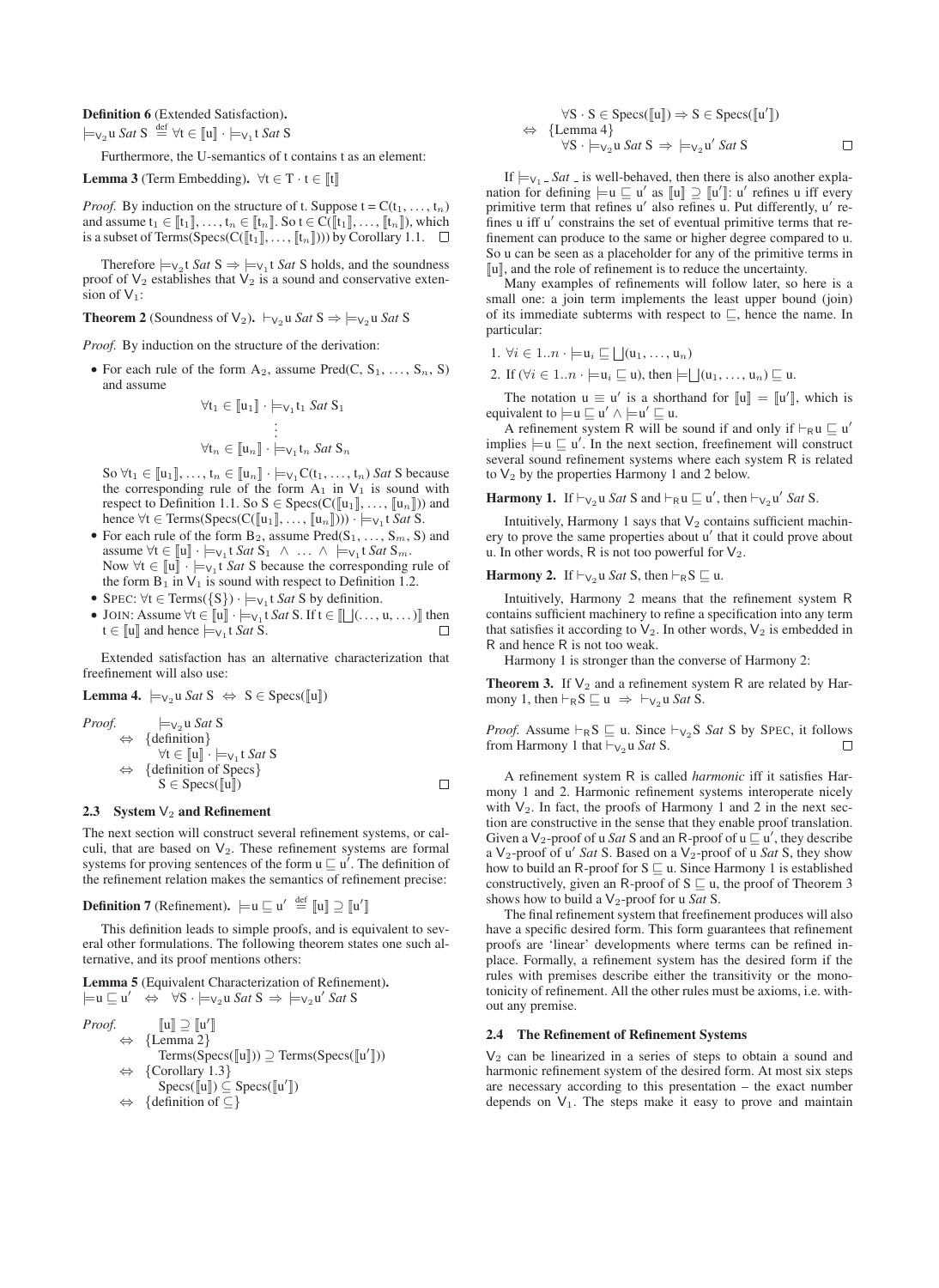soundness and harmony, which would otherwise be more complex to establish for the final refinement calculus.

Many of the steps take a previously constructed refinement system and add or remove rules to obtain a new system. If a sound and harmonic refinement system is extended with a rule that is sound and respects Harmony 1, then the resulting system will be sound and harmonic. There is no need to prove Harmony 2 again, because the new refinement system can still derive all sentences that the old one could derive. If a rule is removed from a sound and harmonic refinement system, then the resulting system remains sound and will also be harmonic if it satisfies Harmony 2. A simple way of showing that Harmony 2 still holds is to show that any application of the old rule can be achieved by a combination of rules that remain in the system.

#### **2.4.1 Getting Started:** R<sup>1</sup>

The first refinement system  $R_1$  is obtained from  $V_2$  by a simple syntactic transformation: each sentence u *Sat* S becomes  $S \sqsubset u$ . R<sub>1</sub> has rules of the form A<sub>3</sub> and B<sub>3</sub>, a SPEC rule and also a JOIN rule if join terms were needed:

A<sub>3</sub> 
$$
\frac{S_1 \sqsubseteq u_1 \qquad \dots \qquad S_n \sqsubseteq u_n}{S \sqsubseteq C(u_1, \dots, u_n)}
$$
\nprovided Pred(C, S<sub>1</sub>, ..., S<sub>n</sub>, S).  
\nB<sub>3</sub> 
$$
\frac{S_1 \sqsubseteq u \qquad \dots \qquad S_m \sqsubseteq u}{S \sqsubseteq u}
$$
\nprovided Pred(S<sub>1</sub>, ..., S<sub>m</sub>, S).  
\nSPEC 
$$
\frac{S \sqsubseteq S}{S \sqsubseteq S}
$$
\nJoin 
$$
\frac{S \sqsubseteq u}{S \sqsubseteq \sqcup(\dots, u, \dots)}
$$

 $V_2$  and  $R_1$  are isomorphic: a proof of u *Sat* S in  $V_2$  corresponds to a proof of  $S \sqsubseteq u$  in R<sub>1</sub> and vice versa, so  $\vdash_{V_2} u$  *Sat*  $S \Leftrightarrow \vdash_{R_1} S \sqsubseteq u$ . The soundness proof of  $R_1$  relies on the following equivalence:

**Lemma 6.** 
$$
\models
$$
 $\vee_2$ u *Sat* S  $\Leftrightarrow \models S \sqsubseteq$  u

*Proof.* 
$$
\models_{V_2} u \text{ } Sa \text{ } S
$$
  
\n $\Leftrightarrow \{\text{Lemma 4}\}\$   
\n $\{S\} \subseteq \text{Specs}([u])$   
\n $\Leftrightarrow \{\text{Lemma 1}\}\$   
\n $[u] \subseteq \text{Terms}(\{S\})$  □

**Theorem 4** (Soundness of R<sub>1</sub>).  $\vdash_{R_1} u \sqsubseteq u' \Rightarrow \models u \sqsubseteq u'$ 

*Proof.* If  $\vdash_{R_1} u \sqsubseteq u'$ , then u has the form S and  $\vdash_{V_2} u'$  Sat S. The soundness of  $V_2$  implies  $\models v_2$ u' *Sat* S, and Lemma 6 in turn implies  $\models S \sqsubseteq u'.$ П

## **Theorem 5.**  $R_1$  is harmonic.

*Proof.* Harmony 2 holds by construction. For Harmony 1, assume  $\vdash_{\mathsf{R}_1}$ u  $\sqsubseteq$  u'. Then u has the form S'' and  $\vdash_{\mathsf{V}_2}$ u' *Sat* S'' by construction. That  $\vdash_{\mathsf{V}_2}$ u *Sat* S' (i.e.  $\vdash_{\mathsf{V}_2}$ S'' *Sat* S') implies  $\vdash_{\mathsf{V}_2}$ u' *Sat* S' for all S' follows by induction on the derivation of  $S''$  *Sat* S':

- SPEC: S' and S'' are the same. Since  $\vdash_{\mathsf{V}_2} \mathsf{u}'$  *Sat* S'', it holds that  $\vdash_{\mathsf{V}_2} \mathsf{u}'$  *Sat* **S'**.
- For each rule of the form  $B_2$ : S and S' are the same. Assume  $Pred(S_1, ..., S_m, S), \vdash_{V_2} u \; Sat \; S_1, ..., \vdash_{V_2} u \; Sat \; S_m$ , and by the induction hypothesis also  $\vdash_{\mathsf{V}_2} \mathsf{u}'$  *Sat*  $S_1, \ldots, \vdash_{\mathsf{V}_2} \mathsf{u}'$  *Sat*  $S_m$ . So the rule being considered is applicable and  $\vdash_{\mathsf{V}_2} \mathsf{u}'$  *Sat* S. Hence  $\vdash_{\mathsf{V}_2}$ u' *Sat* **S'**.  $\Box$

Note: if  $V_2$  has only rules of the form  $A_2$  where  $n = 0$  and/or rules of the form  $B_2$  where  $m = 0$ , then  $R_1$  is a refinement system of the desired form and freefinement stops.

#### **2.4.2** Adding Transitivity: R<sub>2</sub>

The refinement system  $R_2$  extends  $R_1$  with the rule TRANS which states that refinement is transitive:

$$
Trans \frac{u_1 \sqsubseteq u_2 \qquad u_2 \sqsubseteq u_3}{u_1 \sqsubseteq u_3}
$$

TRANS is sound because  $\supseteq$  is transitive, and it maintains Harmony 1 since implication is transitive. So  $R_2$  is sound and harmonic.

#### **2.4.3 Simplification:** R<sup>3</sup>

The presence of SPEC and TRANS in  $R_2$  allows the simplification of rules of the form  $B_3$  with  $m = 1$ :

B<sub>3</sub> 
$$
\frac{S_1 \sqsubseteq u}{S \sqsubseteq u}
$$
 provided Pred(S<sub>1</sub>, S).

For an arbitrary rule of this form, consider the derivation

$$
SPEC \nB3 \nS1 \nS2 \nS1 \nS4 \nS5 \nS1 \nS1 \nS2 \nS1 \nS2 \nS1 \nS2 \nS1 \nS2 \nS1 \nS2 \nS1 \nS2 \nS1 \nS2 \nS1 \nS2 \nS1 \nS2 \nS1 \nS2 \nS1 \nS2 \nS1 \nS2 \nS1 \nS2 \nS2 \nS1 \nS2 \nS2 \nS1 \nS2 \nS1 \nS2 \nS2 \nS1 \nS2 \nS2 \nS1 \nS2 \nS2 \nS2 \nS1 \nS2 \nS2 \nS1 \nS2 \nS2 \nS2 \nS1 \nS2 \nS2 \nS2 \nS1 \nS2 \nS<
$$

By virtue of having been derived, the new rule

$$
B_3 \overline{S \subseteq S_1}
$$
 provided Pred $(S_1, S)$ .

is sound and maintains Harmony 1, and can therefore be added to  $R_2$  to obtain a sound and harmonic refinement system. In fact, it can replace the old version without breaking Harmony 2, since removing the old version will not decrease the derivable set of sentences: every application of the old  $B_3$  can be changed into:

$$
\frac{B_3}{TRANS} \frac{S \sqsubseteq S_1}{S \sqsubseteq u} \frac{S_1 \sqsubseteq u}{S \sqsubseteq u}
$$

since  $Pred(S_1, S)$  is guaranteed.

The refinement system  $R_3$  is the same as  $R_2$ , except that the rules of the form  $B_3$  with  $m = 1$  are replaced by their simplified versions.  $R_3$  is sound and harmonic.

Note: if  $V_2$  has only rules of the form  $A_2$  where  $n = 0$  and rules of the form  $B_2$  where  $m \leq 1$ , then  $R_3$  is a refinement system of the desired form and freefinement stops.

#### **2.4.4 Adding Monotonicity:** R<sup>4</sup>

All the constructors of U are monotone with respect to  $\Box$ , i.e. the following rules are sound:

$$
C-i \frac{u_i \sqsubseteq u'_i}{C(u_1, \ldots, u_i, \ldots, u_n) \sqsubseteq C(u_1, \ldots, u'_i, \ldots, u_n)}
$$
  
Join-i 
$$
\frac{u_i \sqsubseteq u'_i}{\bigsqcup(u_1, \ldots, u_i, \ldots, u_n) \sqsubseteq \bigsqcup(u_1, \ldots, u'_i, \ldots, u_n)}
$$

Moreover, these rules maintain harmony:

**Lemma 7.** C-i maintains Harmony 1.

*Proof.* Assume  $\forall S' \cdot \vdash_{V_2} u_i$  *Sat*  $S' \Rightarrow \vdash_{V_2} u'_i$  *Sat*  $S'$ . That  $\forall S \cdot$  $\vdash_{\mathsf{V}_2} \mathsf{C}(\mathsf{u}_1,\ldots,\mathsf{u}_i,\ldots,\mathsf{u}_n)$  *Sat*  $S \Rightarrow \vdash_{\mathsf{V}_2} \mathsf{C}(\mathsf{u}_1,\ldots,\mathsf{u}'_i,\ldots,\mathsf{u}_n)$  *Sat* S follows by induction on the derivation of  $C(u_1, \ldots, u_i, \ldots, u_n)$ *Sat* S:

• A<sub>2</sub>: Suppose  $\vdash_{\mathsf{V}_2} \mathsf{u}_j$  *Sat*  $\mathsf{S}_j$  for  $j \in 1..n$ , and also suppose Pred(C, S<sub>1</sub>, ..., S<sub>n</sub>, S) holds. Since  $\vdash_{\mathsf{V}_2} \mathsf{u}'_i$  *Sat* S<sub>i</sub>, the same rule A<sub>2</sub> can be applied to derive  $C(u_1, ..., u'_i, ..., u_n)$  *Sat* S.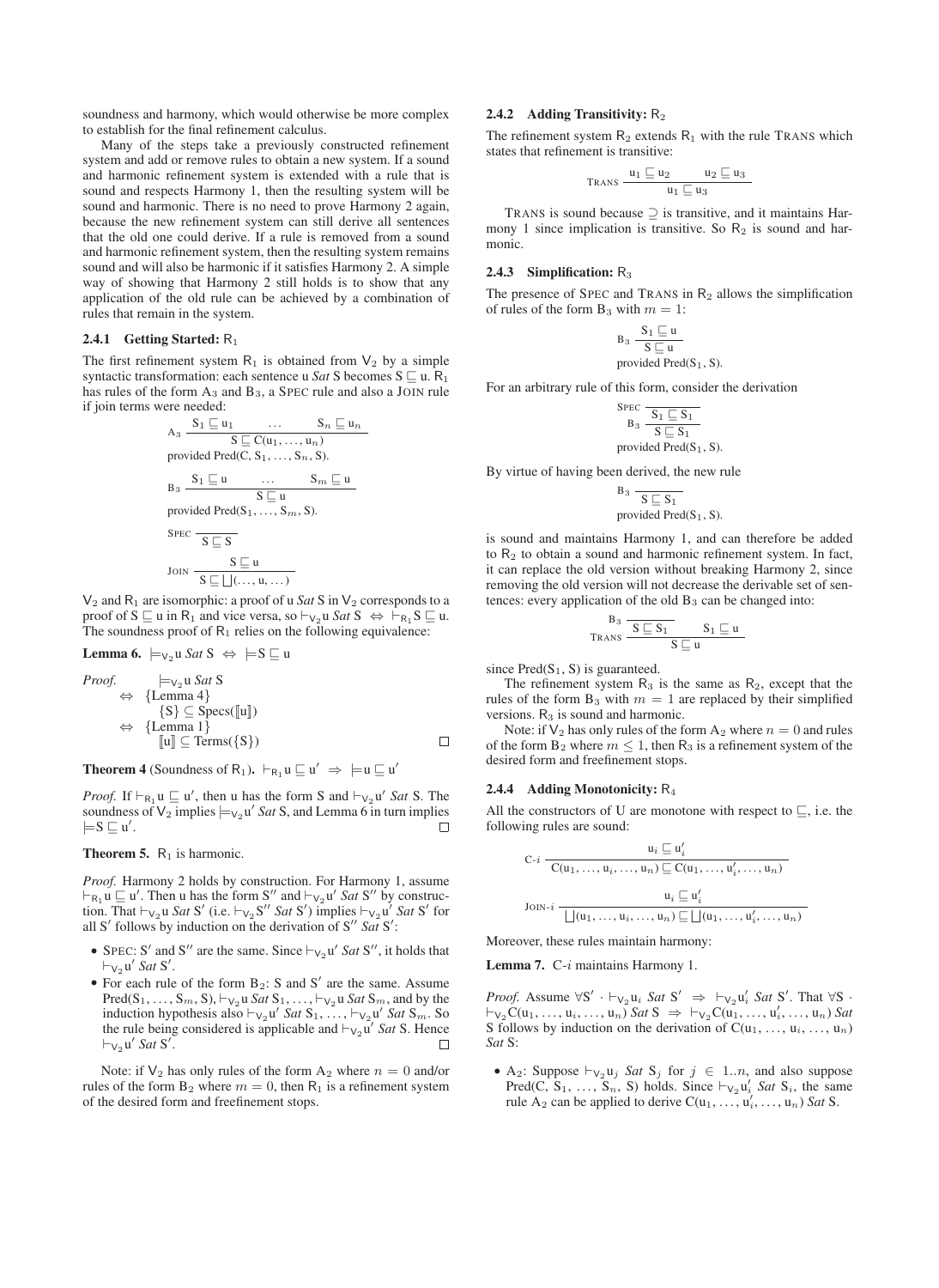• B<sub>2</sub>: Suppose  $\vdash_{\mathsf{V}_2} \mathsf{C}(\mathsf{u}_1, \ldots, \mathsf{u}_i, \ldots, \mathsf{u}_n)$  *Sat* S<sub>j</sub> for  $j \in 1..m$ , and suppose  $Pred(S_1, ..., S_m, S)$ . The induction hypothesis is the assumption  $\vdash_{\mathsf{V}_2} C(u_1, \ldots, u'_i, \ldots, u_n)$  *Sat*  $S_j$  for  $j \in 1..m$ . Since Pred( $S_1, \ldots, S_m, S$ ), the same rule  $B_2$  is applicable and hence  $\vdash_{\mathsf{V}_2} C(u_1,\ldots,u'_i,\ldots,u_n)$  *Sat* S. П

**Lemma 8.** JOIN-i maintains Harmony 1.

*Proof.* Assume  $\forall S' \cdot \vdash_{V_2} u_i$  *Sat*  $S' \Rightarrow \vdash_{V_2} u'_i$  *Sat*  $S'$ . That  $\forall S \cdot$  $\vdash_{\mathsf{V}_2} \bigsqcup(\mathsf{u}_1,\ldots,\mathsf{u}_i,\ldots,\mathsf{u}_n)$  *Sat*  $\mathsf{S} \Rightarrow \vdash_{\mathsf{V}_2} \bigsqcup(\mathsf{u}_1,\ldots,\mathsf{u}'_i,\ldots,\mathsf{u}_n)$  *Sat* S follows by induction on the derivation of  $|(u_1, \ldots, u_i, \ldots, u_n)|$ *Sat* S:

- JOIN: Suppose  $u_j$  *Sat* S was the premise for some  $j \in 1..n$ . If  $j \neq i$ , then apply JOIN to the premise  $u_j$  *Sat* S to derive the required  $\bigsqcup (u_1, \ldots, u'_i, \ldots, u_n)$  *Sat* S. If  $j = i$ , then by assumption  $\vdash_{\mathsf{V}_2} \mathsf{u}'_i$  *Sat* S holds, and the result follows by JOIN.
- B<sub>2</sub>: Suppose  $\vdash_{\mathsf{V}_2} \bigsqcup(u_1, \ldots, u_i, \ldots, u_n)$  *Sat* S<sub>j</sub> for  $j \in 1..m$ , and suppose  $Pred(S_1, ..., S_m, S)$ . The induction hypothesis is the assumption  $\vdash_{\mathsf{V}_2} \bigsqcup(\mathsf{u}_1,\ldots,\mathsf{u}'_i,\ldots,\mathsf{u}_n)$  *Sat*  $\mathsf{S}_j$  for  $j \in 1..m$ . Since Pred( $S_1, \ldots, S_m, S$ ), the same rule  $B_2$  is applicable and hence  $\vdash_{\mathsf{V}_2} \bigsqcup(\mathsf{u}_1,\ldots,\mathsf{u}'_i,\ldots,\mathsf{u}_n)$  *Sat* S.  $\Box$

Let the notation v[u] denote a term in U whose parse tree is factored into two parts: a core tree v with a 'hole' where the subtree for u fits. The rule MONO packages  $C-i$  and JOIN-i in a single convenient form:

$$
\text{Mono } \frac{u \sqsubseteq u'}{v[u] \sqsubseteq v[u']}
$$

Informally, the rule MONO allows in-place refinement: if  $u_0$  can be factored as  $v[u]$ , and  $u'$  refines u, then  $v[u']$  refines  $u_0$ .

MONO is sound and maintains harmony because  $C-i$  and  $J$ OIN- $i$ are sound and maintain harmony. The refinement system  $R_4$  extends  $R_3$  with MONO. It is sound and harmonic.

#### **2.4.5 Simplification:** R<sub>5</sub>

The rule MONO makes it possible to simplify:

• The JOIN rule:

$$
\text{Join } \frac{S \sqsubseteq u}{S \sqsubseteq \bigsqcup (\ldots, u, \ldots)}
$$

• Rules of the form  $A_3$  with  $n \geq 1$ :

$$
A_3 \frac{S_1 \sqsubseteq u_1 \cdots S_n \sqsubseteq u_n}{S \sqsubseteq C(u_1, \ldots, u_n)}
$$
provided Pred(C, S<sub>1</sub>, ..., S<sub>n</sub>, S).

Consider the derivation:

$$
\text{Join } \frac{\text{Spec } \frac{}{\mathsf{S} \sqsubseteq \mathsf{S}}}{\mathsf{S} \sqsubseteq \bigsqcup(\ldots, \mathsf{S}, \ldots)}
$$

By virtue of having been derived, the simplified rule

$$
\text{Join } \frac{}{S \sqsubseteq \bigsqcup(\ldots, S, \ldots)}
$$

is sound and respects Harmony 1. It can replace the old version of JOIN without decreasing derivability, because any application of the old version can be achieved by:

$$
\frac{\text{Join}}{\text{Trans}} \frac{S \sqsubseteq \sqcup(\dots, S, \dots)}{S \sqsubseteq \sqcup(\dots, S, \dots)} \quad \frac{\text{Mono}}{\sqcup(\dots, S, \dots) \sqsubseteq \sqcup(\dots, u, \dots)} \\ S \sqsubseteq \sqcup(\dots, u, \dots)
$$

Likewise, for each rule of the form  $A_3$ , the derived rule

$$
\frac{\mathsf{A}_3 \cdot \overline{\mathsf{S} \sqsubseteq \mathsf{C}(\mathsf{S}_1, \dots, \mathsf{S}_n)}}{\text{provided Pred}(\mathsf{C}, \mathsf{S}_1, \dots, \mathsf{S}_n, \mathsf{S})}.
$$

is sound and respects harmony. It makes the old version redundant, since any application of the old rule can be replaced by:



where  $E_i$  is given by:



and  $P_i$  is the proof tree:

$$
\text{MONo } \frac{S_i \sqsubseteq u_i}{C(u_1, \ldots, u_{i-1}, S_i, \ldots, S_n) \sqsubseteq C(u_1, \ldots, u_i, S_{i+1}, \ldots, S_n)}
$$

Apart from these simplifications, the refinement system  $R_5$  is the same as  $R_4$ . It is sound and harmonic.

Note: if  $V_2$  does not include rules of the form  $B_2$  where  $m > 1$ , then R<sub>5</sub> has the desired form and freefinement stops.

#### **2.4.6 Wrapping Up:** R<sup>6</sup>

It remains to simplify rules of the form  $B_3$  with  $m > 1$ :

B<sub>3</sub> 
$$
\frac{S_1 \sqsubseteq u \qquad \dots \qquad S_m \sqsubseteq u}{S \sqsubseteq u}
$$
provided Pred $(S_1, \dots, S_m, S)$ .

If  $Pred(S_1, ..., S_m, S)$ , then  $R_5$  can derive:

$$
\frac{\text{Join}}{B_3} \frac{\overline{S_1 \sqsubseteq \bigcup(S_1, \ldots, S_m)} \qquad \ldots \qquad \text{Join } \overline{S_m \sqsubseteq \bigcup(S_1, \ldots, S_m)}
$$

$$
S \sqsubseteq \bigcup(S_1, \ldots, S_m)
$$

The derived rule

B<sub>3</sub> 
$$
\overline{S \sqsubseteq \bigcup(S_1, \ldots, S_m)}
$$
  
provided Pred $(S_1, \ldots, S_m, S)$ .

is therefore sound and respects Harmony 1. Together with the rule:

$$
\overline{\bigcup(u,\ldots,u)\sqsubseteq u}
$$

which is trivially sound and respects Harmony 1, it can replace the old B<sup>3</sup> because any application of the old rule can be rewritten as:

$$
\begin{array}{c|c}\n\text{B}_3 \quad \boxed{S \sqsubseteq \bigsqcup(\text{S}_1, \ldots, \text{S}_m)} \\
\hline\n\text{F}_1 \\
\hline\n\text{Trans} \quad \boxed{F_m} \\
\hline\n\text{Trans} \quad \boxed{S \sqsubseteq \mathbf{u}} \\
\end{array}
$$

where G is UNJOIN,  $F_i$  is given by:

$$
\frac{S \sqsubseteq \bigcup_{i=1}^{i-1} (u, \ldots, u, S_i, \ldots, S_m) \bigcap Q_i}{S \sqsubseteq \bigcup (u, \ldots, u, S_{i+1}, \ldots, S_m)}
$$

 $s \rightharpoonup$ 

and  $Q_i$  is the proof tree:

$$
\text{MONo } \frac{S_i \sqsubseteq u}{\bigsqcup(u, \ldots, u, S_i, \ldots, S_m) \sqsubseteq \bigsqcup(\underbrace{u, \ldots, u}_{i}, S_{i+1}, \ldots, S_m)}
$$

 $R_6$  is the same as  $R_5$ , except that it includes UNJOIN and replaces rules of the form  $B_3$  where  $m > 1$  with their simplified versions.  $R_6$  is sound, harmonic and of the desired form.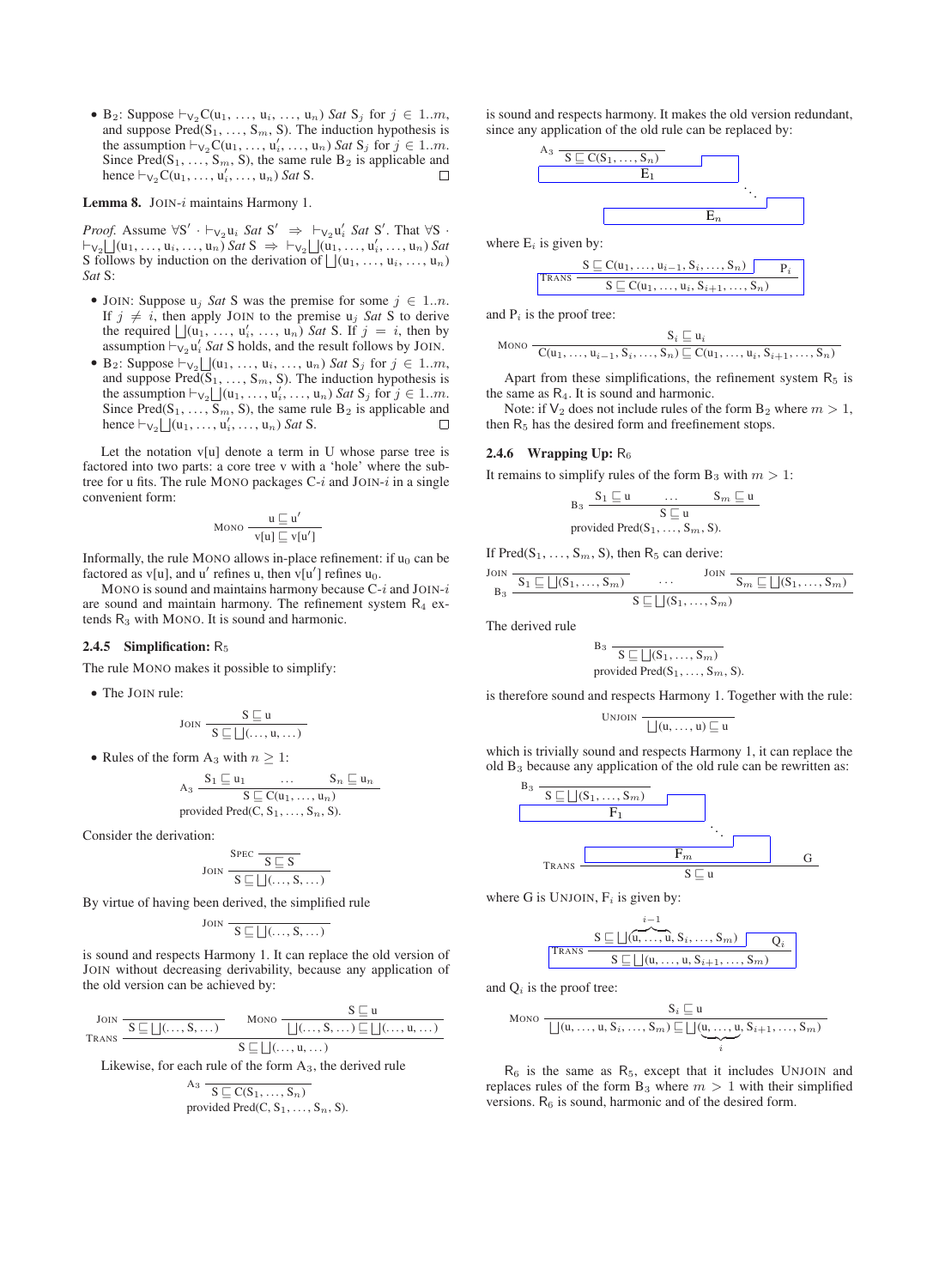#### **2.5 Discussion**

 $R<sub>6</sub>$  can be made more powerful in several ways. For example, the following generalization of JOIN is sound and preserves Harmony 1:

$$
\text{Join}'~\overline{\texttt{u} \sqsubseteq \texttt{\textbf{u}}(\dots,\texttt{u},\dots)}
$$

The same holds for the reflexivity of refinement, which generalizes SPEC, and other rules such as UNNEST:

UNNEST 
$$
\boxed{\underline{\bigcup}(u_1,\ldots,u_n)\subseteq \underline{\bigcup}(u_1,\ldots,u_{i-1},u'_1,\ldots,u'_m,u_{i+1},\ldots,u_n)}
$$
 provided  $1 \leq i \leq n$  and  $u_i = \underline{\bigcup}(u'_1,\ldots,u'_m)$ .

In specific applications of freefinement, it might also be useful to add derived rules to  $R_6$ . Examples of this will follow later.

Freefinement assumes as little as possible about  $\models v_1$  *Sat -* and is consequently very generic. As one might expect, additional assumptions can help to construct more powerful refinement systems. For example, suppose 'plus' is a constructor that is commutative in the sense that

 $\forall t_1, t_2 \in T, S \in \mathbb{S} \cdot \models_{V_1} \text{plus}(t_1, t_2)$  *Sat*  $S \Leftrightarrow \models_{V_1} \text{plus}(t_2, t_1)$  *Sat* S

Then Specs(plus( $\lbrack \lbrack u_1 \rbrack, \lbrack u_2 \rbrack \rbrack)$ ) = Specs(plus( $\lbrack \lbrack u_2 \rbrack, \lbrack u_1 \rbrack \rbrack)$ ) because

$$
S \in \text{Specs}(\text{plus}([u_1], [u_2]))
$$
  
\n
$$
\Leftrightarrow \forall t_1 \in [u_1], t_2 \in [u_2] \cdot [\Leftrightarrow \text{plus}(t_1, t_2) \text{ } Sat \text{ } S
$$
  
\n
$$
\Leftrightarrow \forall t_1 \in [u_1], t_2 \in [u_2] \cdot [\Leftrightarrow \text{plus}(t_2, t_1) \text{ } Sat \text{ } S
$$
  
\n
$$
\Leftrightarrow S \in \text{Specs}(\text{plus}([u_2], [u_1]))
$$

So  $[\text{plus}(u_1, u_2)] = [\text{plus}(u_2, u_1)]$  and therefore the refinement rule  $plus(u_1, u_2) \equiv plus(u_2, u_1)$  is sound. Depending on the rules of  $V_1$ , it might also preserve harmony.

As mentioned before, the semantic function  $\llbracket \_ \rrbracket$  and the refinement order  $\sqsubseteq$  have nice interpretations when  $\models v_1$  *Sat z* is wellbehaved. Here is the definition:

**Definition 8** (Well-behavedness).  $\models v_1$  *Sat i*s well-behaved iff  $\forall C \in \mathbb{K}, t_1, \ldots, t_n \in T, S \in \mathbb{S} \cdot \models_{V_1} C(t_1, \ldots, t_n)$  *Sat*  $S \Rightarrow$  $\forall t \in C(\text{Terms}(Specs({t_1})), \ldots, \text{Terms}(Specs({t_n}))) \cdot \models_{V_1} t \text{ } S \text{ } a \text{ } s$ 

There is also an alternative characterization of well-behavedness:

**Lemma 9.**  $\models v_1$  *Sat i* is well-behaved iff  $\forall C \in \mathbb{K}, t_1, \ldots, t_n \in T \cdot \text{Terms}( \text{Specs}(\{ C(t_1, \ldots, t_n) \}))$  = Terms(Specs(C(Terms(Specs( $\{t_1\}$ )), ..., Terms(Specs( $\{t_n\}$ )))))

*Proof.*  $t_i \in Terms(Specs({t_i}))$  for  $i \in 1..n$  by Corollary 1.1, so  $\{C(t_1,...,t_n)\}\subseteq C(Terms(Specs({t_1})),...,Terms(Specs({t_n}))).$ Hence by Corollary 2.3 in the Appendix, Specs( $\{C(t_1,...,t_n)\}\$ )  $\supseteq$  $\text{Specs}(C(\text{Terms}(Specs({t_1})), \ldots, \text{Terms}(Specs({t_n}))))$ .

Therefore:

 $\models v_1$  - Sat - is well-behaved

⇔

 $\forall C \in \mathbb{K}, t_1, \ldots, t_n \in T, S \in \mathbb{S} \cdot \models_{V_1} C(t_1, \ldots, t_n)$  *Sat*  $S \Rightarrow$ 

 $\forall t \in C(Terms(Specs({t_1})), \ldots, Terms(Specs({t_n}))) \cdot \models_{V_1} t \; \mathit{Sat} \; S$ ⇔<br>∠∽∽

$$
\forall C \in \mathbb{K}, t_1, \ldots, t_n \in T, S \in S \cdot S \in \text{Specs}(\{C(t_1, \ldots, t_n)\}) \Rightarrow S \in \text{Specs}(C(\text{Terms}(Specs(\{t_1\})), \ldots, \text{Terms}(Specs(\{t_n\})))) \Leftrightarrow
$$

 $\forall C \in \mathbb{K}, t_1, \ldots, t_n \in \mathbb{T} \cdot \text{Specs}(\{C(t_1, \ldots, t_n)\}) \subseteq$ 

$$
Specs(C(Terms(Specs({t_1})),...,Terms(Specs({t_n}))))\n\Leftrightarrow {by the reasoning above}\n\qquadmath display="block">\bigcup_{n \in \mathbb{Z}} \mathbb{F}_{\mathcal{A}} \cup \bigcup_{n \in \mathbb{Z}} \mathbb{F}_{\mathcal{A}} \cup \bigcup_{n \in \mathbb{Z}} \mathbb{F}_{\mathcal{A}} \cup \bigcup_{n \in \mathbb{Z}} \mathbb{F}_{\mathcal{A}} \cup \bigcup_{n \in \mathbb{Z}} \mathbb{F}_{\mathcal{A}} \cup \bigcup_{n \in \mathbb{Z}} \mathbb{F}_{\mathcal{A}} \cup \bigcup_{n \in \mathbb{Z}} \mathbb{F}_{\mathcal{A}} \cup \bigcup_{n \in \mathbb{Z}} \mathbb{F}_{\mathcal{A}} \cup \bigcup_{n \in \mathbb{Z}} \mathbb{F}_{\mathcal{A}} \cup \bigcup_{n \in \mathbb{Z}} \mathbb{F}_{\mathcal{A}} \cup \bigcup_{n \in \mathbb{Z}} \mathbb{F}_{\mathcal{A}} \cup \bigcup_{n \in \mathbb{Z}} \mathbb{F}_{\mathcal{A}} \cup \bigcup_{n \in \mathbb{Z}} \mathbb{F}_{\mathcal{A}} \cup \bigcup_{n \in \mathbb{Z}} \mathbb{F}_{\mathcal{A}} \cup \bigcup_{n \in \mathbb{Z}} \mathbb{F}_{\mathcal{A}} \cup \bigcup_{n \in \mathbb{Z}} \mathbb{F}_{\mathcal{A}} \cup \bigcup_{n \in \mathbb{Z}} \mathbb{F}_{\mathcal{A}} \cup \bigcup_{n \in \mathbb{Z}} \mathbb{F}_{\mathcal{A}} \cup \bigcup_{n \in \mathbb{Z}} \mathbb{F}_{\mathcal{A}} \cup \bigcup_{n \in \mathbb{Z}} \mathbb{F}_{\mathcal{A}} \cup \bigcup_{n \in \mathbb{Z}} \mathbb{F}_{\mathcal{A}} \cup \bigcup_{n \in \mathbb{Z}} \mathbb{F}_{\mathcal{A}} \cup \bigcup_{n \in \mathbb{Z}} \mathbb{F}_{\mathcal{A}} \cup \bigcup_{n \in \mathbb{Z}} \mathbb{F}_{\mathcal{A}} \cup \bigcup_{n \in \mathbb{Z}} \mathbb{F}_{\mathcal{A}} \cup \bigcup_{n \in \mathbb{Z}} \mathbb{F}_{\mathcal{A}} \cup \bigcup_{n \in
$$

 $\forall C \in \mathbb{K}, t_1, \ldots, t_n \in \mathrm{T} \cdot \mathrm{Specs}(\{C(t_1, \ldots, t_n)\})$  =  $\text{Specs}(\text{C}(\text{Terms}(\text{Specs}(\{t_1\})), \dots, \text{Terms}(\text{Specs}(\{t_n\}))))$ The result then follows by Corollary 1.3.

Freefinement does not require well-behavedness of  $\models v_1$  *Sat* <sub>-</sub>, but the next theorem shows that the intuitions behind the definitions

 $\Box$ 

are simple when  $\models_{\forall_1}$  *Sat i*s well-behaved. For example, Theorem 6.3 says that [[u]] is the set of all primitive terms that refine u.

**Theorem 6.** If  $\models v_1$  *Sat i* is well-behaved, then

6.1 
$$
\forall t \in T \cdot [\![t]\!] = \text{Terms}(Specs(\{t\}))
$$
  
6.2  $\forall t \in T, S \in \mathbb{S} \cdot \models_{V_1} t \text{ } Sat \text{ } S \Leftrightarrow \models_{V_2} t \text{ } Sat \text{ } S$   
6.3  $\forall t \in T, u \in U \cdot t \in [\![u]\!] \Leftrightarrow \models u \sqsubseteq t$ 

*Proof.* .

```
6.1 By induction on the structure of t. Suppose t = C(t_1, ..., t_n)and assume [[t_i]] = \text{Terms}( \text{Specs}(\{t_i\})) for i \in 1..n. Then:
     [[t]] = Terms(Specs(C([t_1], ..., [t_n])))= {induction hypothesis}
    Terms(Specs(C(Terms(Specs(\{t_1\})), ..., Terms(Specs(\{t_n\}))))))
                   {Lemma 9}Terms(Specs({C(t_1,...,t_n)})) = Terms(Specs({t})).
6.2 =_{V_1} t Sat S
             ⇔ {definition of Specs}
                     S \in \text{Specs}(\{t\})\Leftrightarrow {Corollary 2.7 in the Appendix}
                     S \in \text{Specs}(\text{Terms}(\text{Specs}(\{t\})))⇔ {Theorem 6.1}
                     S \in \text{Specs}(\lbrack\!\lbrack t \rbrack\!\rbrack)⇔ {Lemma 4}
                     \models_{\forall_2}t Sat S
6.3 The \Leftarrow proof is trivial since t \in [\![t]\!]. For \Rightarrow, assume \{t\} \subseteq
```
 $\lceil\!\lceil u \rceil\!\rceil$ . Then Terms(Specs( $\{\tau\}) \subseteq \text{Terms}( \text{Specs}(\lceil\!\lceil u \rceil\!\rceil))$  by Corollary 2.5 in the Appendix, and  $[[t]] \subseteq [[u]]$  by Theorem 6.1 and Lemma 2.  $\Box$ 

Whether  $\models_{\forall_{1}}$  *Sat* – is well-behaved depends partly on the expressivity of specifications. For example, suppose

 $\mathbb{K} = \{x := e \mid e \text{ is an arithmetic expression} \} \cup \{-\frac{1}{2}, \}$ 

i.e. there is a nullary constructor  $x := e$  for all arithmetic expressions e, and a binary constructor for sequential composition. Suppose  $\mathbb{S} = \{ \text{Even}_x \}$ , and  $\models_{V_1} \text{t}$  *Sat* Even x holds iff, if t is executed in any state where x is even, then x is even in every resulting state. So  $\models v_1 x := x + 1 \, \frac{\circ}{2} x := x + 1$  *Sat* Even *x*, but it is not the case that  $\models_{V_1} x := x + 1$  *Sat* Even *x*. In fact,  $x := x + 1$  does not satisfy any specification. This implies that  $Terms(Specs({x := x + 1})) = T$ , so  $x := 1 \frac{1}{2}x := 1 \in \text{Terms}(\text{Specs}(\{x := x + 1\}))\frac{1}{2}\text{Terms}(\text{Specs}(\{x := x + 1\})))$  $(x + 1)$ )). But  $\models v_1 x := 1 \, \frac{6}{7} x := 1$  *Sat* Even *x* does not hold, hence  $\models v_1$  *Sat i*s not well-behaved.

Even though  $\models v_1$  *Sat i* is not well-behaved, it is still possible to have inference rules that are amenable to freefinement, for example:

$$
\frac{1}{x} := e \text{ Sat Even.x}
$$
  
provided  $e \in \{..., 2, 0, 2, ...\}$ . 
$$
\frac{1}{x} \frac{1}{e} \frac{1}{e} \frac{1}{e} \frac{1}{e} \frac{1}{e} \frac{1}{e} \frac{1}{e} \frac{1}{e} \frac{1}{e} \frac{1}{e} \frac{1}{e} \frac{1}{e} \frac{1}{e} \frac{1}{e} \frac{1}{e} \frac{1}{e} \frac{1}{e} \frac{1}{e} \frac{1}{e} \frac{1}{e} \frac{1}{e} \frac{1}{e} \frac{1}{e} \frac{1}{e} \frac{1}{e} \frac{1}{e} \frac{1}{e} \frac{1}{e} \frac{1}{e} \frac{1}{e} \frac{1}{e} \frac{1}{e} \frac{1}{e} \frac{1}{e} \frac{1}{e} \frac{1}{e} \frac{1}{e} \frac{1}{e} \frac{1}{e} \frac{1}{e} \frac{1}{e} \frac{1}{e} \frac{1}{e} \frac{1}{e} \frac{1}{e} \frac{1}{e} \frac{1}{e} \frac{1}{e} \frac{1}{e} \frac{1}{e} \frac{1}{e} \frac{1}{e} \frac{1}{e} \frac{1}{e} \frac{1}{e} \frac{1}{e} \frac{1}{e} \frac{1}{e} \frac{1}{e} \frac{1}{e} \frac{1}{e} \frac{1}{e} \frac{1}{e} \frac{1}{e} \frac{1}{e} \frac{1}{e} \frac{1}{e} \frac{1}{e} \frac{1}{e} \frac{1}{e} \frac{1}{e} \frac{1}{e} \frac{1}{e} \frac{1}{e} \frac{1}{e} \frac{1}{e} \frac{1}{e} \frac{1}{e} \frac{1}{e} \frac{1}{e} \frac{1}{e} \frac{1}{e} \frac{1}{e} \frac{1}{e} \frac{1}{e} \frac{1}{e} \frac{1}{e} \frac{1}{e} \frac{1}{e} \frac{1}{e} \frac{1}{e} \frac{1}{e} \frac{1}{e} \frac{1}{e} \frac{1}{e} \frac{1}{e} \frac{1}{e} \frac{1}{e} \frac{1}{e} \frac{1}{e} \frac{1}{e
$$

If S is instead a set of specifications of the form  $[P,Q]$ , where  $P$  is a precondition and  $Q$  a postcondition, and

$$
\models_{V_1} t \S t' Sat [P,Q] \Leftrightarrow \exists R \vdash_{V_1} t Sat [P,R] \wedge \models_{V_1} t' Sat [R,Q]
$$

then it is easy to show that this  $\models v_1$  *Sat z* is well-behaved. The completeness of  $V_1$  is a sufficient condition for the wellbehavedness of  $\models v_1$  *Sat :* 

**Theorem 7.** If  $V_1$  is complete, then  $\models_{V_1} Sat \text{ is well-behaved.}$ 

*Proof.* If  $V_1$  is complete, then  $\models_{V_1} C(t_1, ..., t_n)$  *Sat* S  $\Leftrightarrow$  $\vdash_{\mathsf{V}_1} C(t_1, \ldots, t_n)$  *Sat* S. The well-behavedness of  $\models_{\mathsf{V}_1} Sat \bot$  follows by induction on the derivation of  $C(t_1,...,t_n)$  *Sat* S: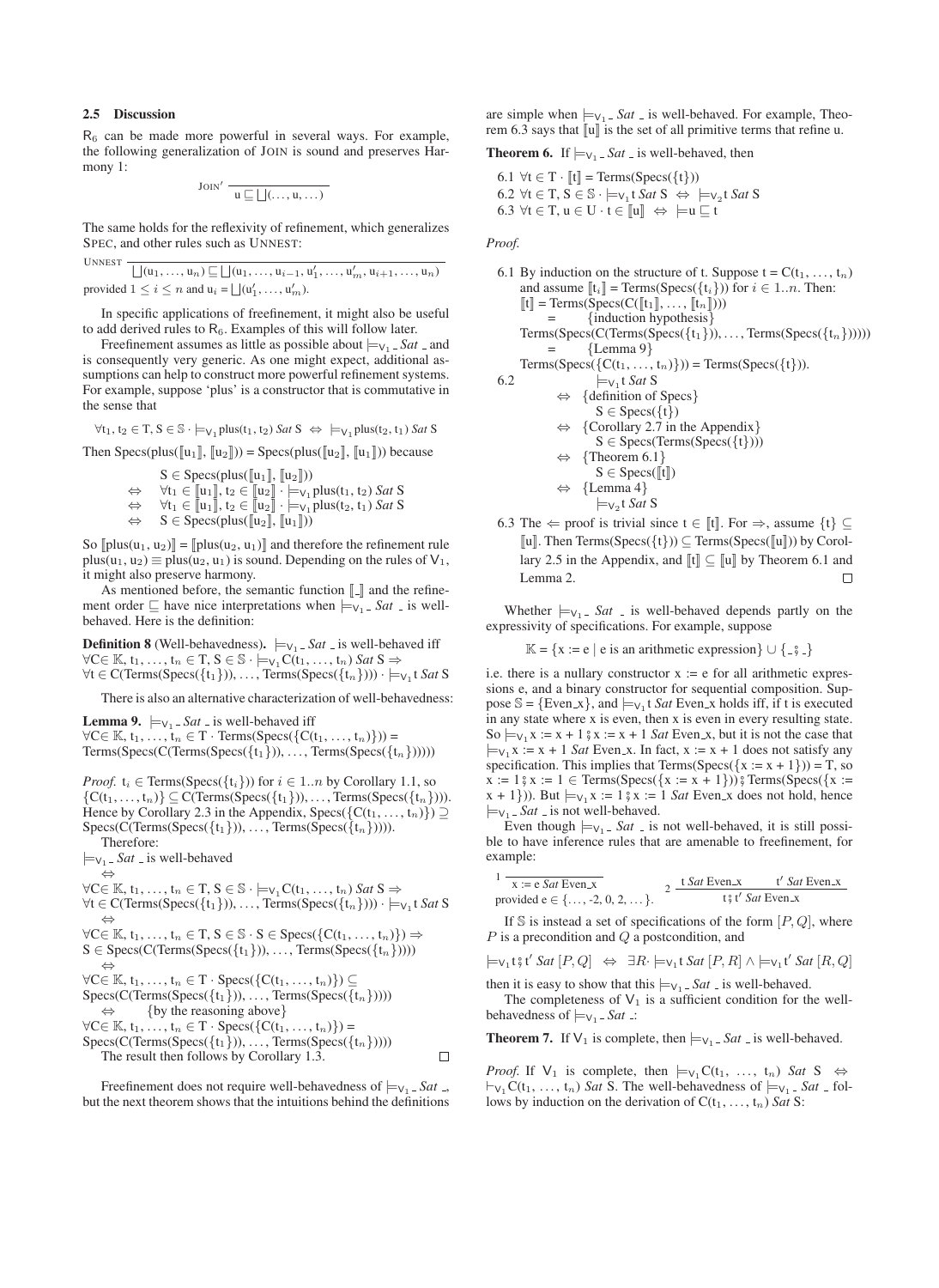- For each rule of the form  $A_1$ , assume Pred(C,  $S_1, \ldots, S_n$ , S) and  $S_i \in \text{Specs}(\{t_i\})$  for all  $i \in 1..n$ . So  $\forall t'_i \in \text{Terms}(\text{Specs}(\{t_i\}))$ .  $\models v_1$  t'<sub>i</sub> Sat S<sub>i</sub> for all  $i \in 1..n$ . The rule is sound with respect to Definition 1.1, hence
- $\forall t \in C(Terms(Specs({t_1})), \ldots, Terms(Specs({t_n}))) \vdash_{V_1} t \, \text{Sat } S.$ • For each rule of the form  $B_1$ , assume  $Pred(S_1, ..., S_m, S)$  and
- $\forall t \in C(Terms(Specs({t_1})), \ldots, Terms(Specs({t_n}))) \cdot \models_{V_1} t \, Sat \, S_i$ for all  $i \in 1..m$ . The rule is sound w.r.t. Definition 1.2, so  $\forall t \in C(\text{Terms}(Specs({t_1}))), \dots, \text{Terms}(Specs({t_n})))\cdot \models_{V_1} t \text{ } Sat \text{ } S.$

# **3. Applications**

## **3.1 Lambda Calculus**

The top left corner of Figure 1 contains a type system  $\lambda_1$  for the lambda calculus. By considering pairs of the form (typing context, type) as specifications, it is possible to apply freefinement and obtain a refinement calculus for (extended) lambda terms in the spirit of Denney [4]. The inputs to freefinement are as follows:

1.  $\mathbb{K} = \text{Var} \cup \{ \lambda x. \mid x \in \text{Var} \} \cup \{ \ldots \}$ Note that  $K$  defines the language  $T$  of lambda terms:

 $e ::= x \mid \lambda x. e \mid e \cdot e'$ 

Here and in the following, x ranges over the set of variables Var, and e ranges over T.

- 2.  $\mathbb{S} = \{[\Gamma; \tau] \mid \Gamma \in \text{Context} \land \tau \in \text{Type}\},\$  where Context is the set of typing contexts and Type is the set of types that contains the type constructor  $\overline{\phantom{a}} \rightarrow \overline{\phantom{a}}$ . The intended representation of a typing context  $\Gamma$  is a list of variable names paired with types. Variables may appear more than once in  $\Gamma$ , and variable lookup uses the rightmost occurrence. In the following,  $\sigma$  and  $\tau$  range over Type, and Γ ranges over Context.
- 3.  $\models_{\forall_1}$  *Sat \_* is defined by:
	- $\bullet \models_{V_1} x \; Sat\; [\Gamma; \tau] \Leftrightarrow x : \tau \in \Gamma$
	- $\bullet \models_{\mathsf{V}_1} \lambda \mathsf{x}$ . e *Sat*  $[\Gamma; \tau] \Leftrightarrow$  $\exists \sigma, \tau' \cdot \tau = \sigma \rightarrow \tau' \land \models_{\mathsf{V}_1} \mathsf{e} \ \mathsf{Sat} \ [\Gamma, \mathsf{x} : \sigma; \tau']$

• 
$$
\models_{V_1} e
$$
 e' Sat  $\left[\Gamma; \tau\right] \Leftrightarrow$   
 $\exists \sigma \cdot \models_{V_1} e$  Sat  $\left[\Gamma; \sigma \rightarrow \tau\right] \wedge \models_{V_1} e'$  Sat  $\left[\Gamma; \sigma\right]$ 

4.  $V_1$ , shown in the top right corner of Figure 1, is obtained from  $\lambda_1$  by replacing  $\Gamma \vdash e : \tau$  with e *Sat*  $[\Gamma; \tau]$ . The rules VAR, ABS and APP are all of the form  $A_1$  with  $n = 0$ , 1 and 2 respectively. For example, in the case of ABS, Pred(C,  $S_1$ , S) is defined as  $\exists x, \Gamma, \sigma, \tau \cdot C = \lambda x.$   $\therefore$   $S_1 = [\Gamma, x : \sigma; \tau] \wedge S = [\Gamma; \sigma \rightarrow \tau].$ 

Since  $V_1$  does not contain rules of the form  $B_1$  where  $m > 1$ , freefinement does not add join terms to the lambda calculus. The system  $\lambda_2$  in Figure 1 is  $\vee_2$  where f *Sat*  $[\Gamma; \tau]$  is written instead as  $\Gamma \vdash f : \tau$ . The system R<sub>5</sub>, shown in the bottom right of Figure 1, is the final harmonic refinement calculus that freefinement produces.

Here is an example top-down typing derivation with  $R_5$ :

 $[\Gamma; (\sigma \to \tau) \to (\sigma \to \tau)]$ - "ABS" λx. [Γ, x :  $\sigma \rightarrow \tau$ ;  $\sigma \rightarrow \tau$ ]  $\sqsubseteq$  "MONO with ABS" λx. λy. [Γ, x :  $\sigma \rightarrow \tau,$ y :  $\sigma; \tau]$  $\Box$  "MONO with APP" λx. λy. ([Γ, x :  $\sigma \to \tau$ , y :  $\sigma$ ;  $\sigma \to \tau$ ] [Γ, x :  $\sigma \to \tau$ , y :  $\sigma$ ; $\sigma$ ])  $\sqsubseteq$  "Twice MONO with VAR"  $λ$ x.  $λ$ y. (x y)



**Figure 1.** Freefinement and a typed lambda calculus

Since  $R_5$  is harmonic and  $V_2$  is a sound and conservative extension of  $V_1$ , it holds that  $\vdash_{\lambda_1} \Gamma \vdash \lambda x. \lambda y. (x \ y) : (\sigma \to \tau) \to (\sigma \to \tau).$ 

One might wish to extend R<sub>5</sub> using knowledge particular to lambda calculus typing. It is simple to show that  $V_1$  is complete, so

 $\vdash_{\lambda_1} \Gamma \vdash e : \tau \Leftrightarrow \vdash_{\mathsf{V}_1} e \mathit{Sat}[\Gamma;\tau] \Leftrightarrow \models_{\mathsf{V}_1} e \mathit{Sat}[\Gamma;\tau]$ 

Furthermore, by Theorems 7 and 6.2,

 $\models_{\mathsf{V}_1} \mathsf{e} \ \mathsf{Sat} \ [\Gamma; \tau] \ \Leftrightarrow \ \models_{\mathsf{V}_2} \mathsf{e} \ \mathsf{Sat} \ [\Gamma; \tau]$ 

and because  $V_2$  is a sound and conservative extension of  $V_1$ ,

$$
\vdash_{\mathsf{V}_1} e \mathit{Sat}[\Gamma;\tau] \ \Leftrightarrow \ \vdash_{\mathsf{V}_2} e \mathit{Sat}[\Gamma;\tau]
$$

Consider the property of *preservation*:

**Definition 9.** A relation  $\rightsquigarrow \subseteq T \times T$  satisfies preservation  $\stackrel{\text{def}}{=}$  $\forall \Gamma, \tau, e, e' \cdot if \vdash_{\lambda_1} \Gamma \vdash e : \tau \text{ and } e \leadsto e', \text{ then } \vdash_{\lambda_1} \Gamma \vdash e' : \tau.$ 

**Theorem 8.** If  $\rightsquigarrow$  satisfies preservation, then:

8.1 If  $e \rightsquigarrow e'$ , then  $\models e \sqsubseteq e'$ . 8.2 If  $\vdash_{\mathsf{V}_2}$ e Sat  $[\Gamma; \tau]$  and e  $\leadsto$  e', then  $\vdash_{\mathsf{V}_2}$ e' *Sat*  $[\Gamma; \tau]$ .

*Proof.* The proof of 8.2 is trivial. For 8.1:

 $\forall \Gamma, \tau, e, e' \cdot \vdash_{\lambda_1} \Gamma \vdash e : \tau \ \wedge \ e \leadsto e' \ \Rightarrow \ \vdash_{\lambda_1} \Gamma \vdash e' : \tau$ ⇔ {predicate logic}  $\forall e, e' \cdot e \leadsto e' \Rightarrow (\forall \Gamma, \tau \cdot \vdash_{\lambda_1} \Gamma \vdash e : \tau \Rightarrow \vdash_{\lambda_1} \Gamma \vdash e' : \tau)$ ⇔  $\forall e, e' \cdot e \rightsquigarrow e' \Rightarrow (\forall S \in \mathbb{S} \cdot \models_{V_2} e \text{ Sat } S \Rightarrow \models_{V_2} e' \text{ Sat } S)$ ⇔ {Lemma 5}  $\forall$ e, e' $\cdot$  e  $\leadsto$  e' $\Rightarrow$   $\models$ e $\sqsubseteq$  e'

 $\Box$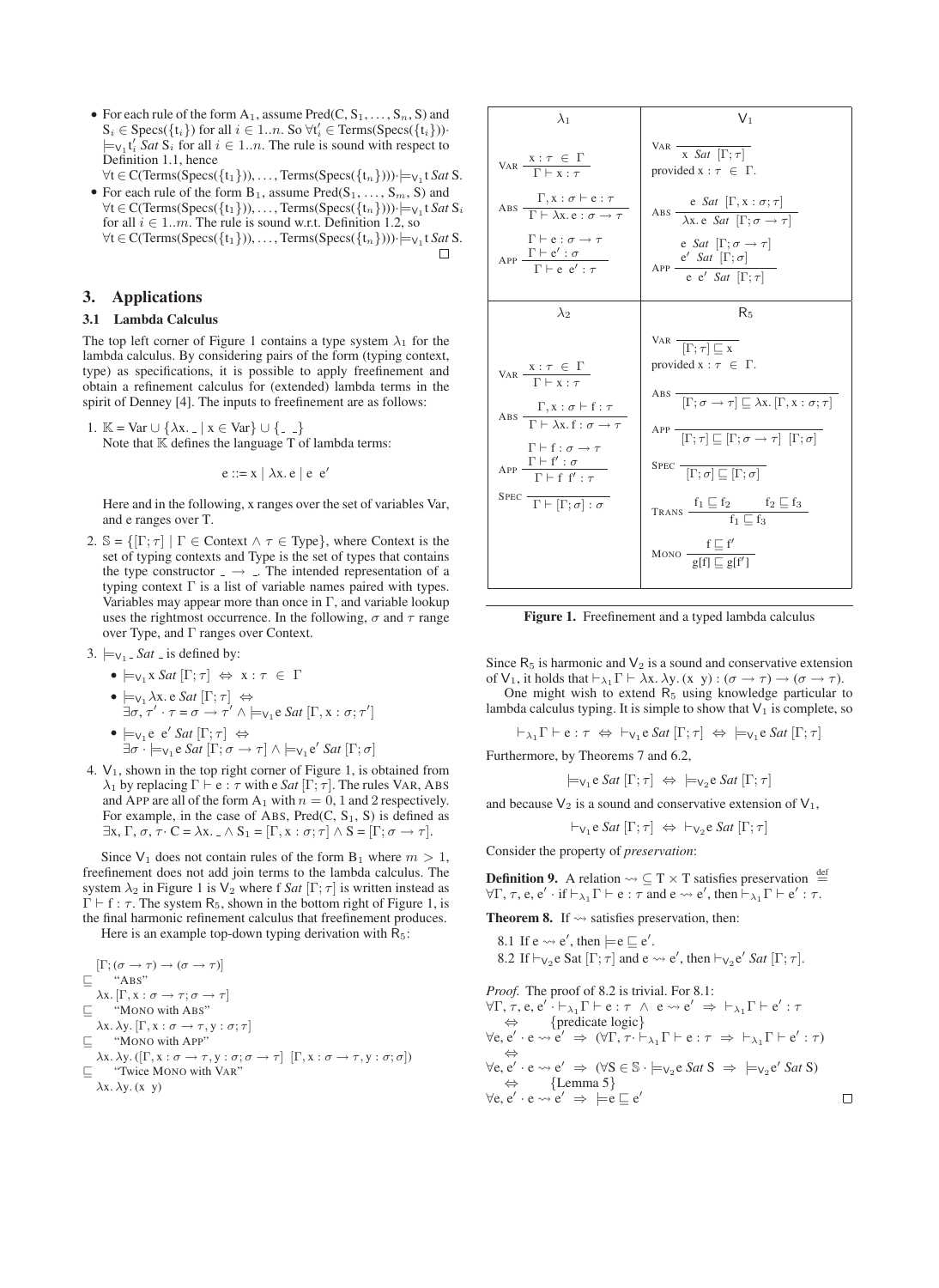So any relation that satisfies preservation contains only sound refinements that satisfy Harmony 1, and can augment  $R<sub>5</sub>$  to yield a sound and harmonic refinement system. Examples of relations that satisfy preservation include:

- The  $\alpha$ -conversion relation.
- The *β*-reduction relation.
- The *η*-contraction relation. So  $\lambda$ x. (e x)  $\subseteq$  e, provided x does not appear free in e.
- The relation  $\leq$  on closed terms, where  $e \leq e'$  exactly when e has fewer types than e'.

Here is a small example that uses the  $\eta$ -contraction extension:

$$
\subseteq \{M\text{ONO with }\eta\text{-contraction}\}\newline \subseteq \{M\text{ONO with }\eta\text{-contraction}\}\newline \quad \lambda x.\lambda y.\ (x\ y)\newline \subseteq \{M\text{ONO with }\eta\text{-contraction}\}\newline \lambda x.\ x
$$

## **3.2 Hoare Logic**

The top left corner of Figure 2 contains system H, a Hoare logic for simple imperative programs. P is a precondition, Q a postcondition, and c a command in the Hoare triple  ${P}c{Q}$ , and  $\models H{P}c{Q}$ is the usual partial correctness interpretation of  $\{P\}c\{Q\}$ . By interpreting a specification as a pre-post pair, the rules of H do not fit the rule forms  $A_1$  and  $B_1$ , since the proviso of AUXVARELIM inspects the command c to determine the variables that it writes and reads. However, if specifications also keep track of written and read variables, then it becomes possible to apply freefinement to obtain a refinement calculus in the spirit of Morgan [9]. Here are the inputs:

1. There are constructors for assignments, sequential composition, conditionals and loops:

$$
\mathbb{K} = \{x := e \mid x \in \text{Var } \land e \in \text{IntExp}\}\
$$
  
\n
$$
\cup \{-\frac{e}{2}\}
$$
  
\n
$$
\cup \{\text{if } b \text{ then } -\text{else } - \mid b \in \text{BoolExp}\}\
$$
  
\n
$$
\cup \{\text{while } b \text{ do } - \mid b \in \text{BoolExp}\}\
$$

2. A specification consists of two sets of variables and two assertions, written in a notation resembling Morgan's specification statement [8]:

$$
\mathbb{S} = \left\{ \overline{x}; \overline{y} : \{P, Q\} \mid \overline{x}, \overline{y} \in \mathcal{P}(\text{Var}) \ \wedge \ P, Q \in \text{Association} \right\}
$$

3. In the specification  $\overline{x}$ ;  $\overline{y}$  : {P, Q}, the  $\overline{x}$  and  $\overline{y}$  are upper bounds on the sets of variables written and read by the command respectively, the P is a precondition and the Q a postcondition:

$$
\models_{\mathsf{V}_1} c \; Sat \; \overline{x}; \overline{y} : \{P, Q\} \; \stackrel{\text{def}}{=} \; writes(c) \subseteq \overline{x} \; \wedge \; reads(c) \subseteq \overline{y} \; \wedge \\ \models_{\mathsf{H}} \{P\} c \{Q\}
$$

4.  $V_1$ , shown in the top right corner of Figure 2, has the following relationship with H:

$$
\vdash_{\mathsf{V}_1} c \; Sat \; \overline{x}; \overline{y}: \{P, Q\} \; \Leftrightarrow \; writes(c) \subseteq \overline{x} \; \wedge \; reads(c) \subseteq \overline{y} \; \wedge \\ \vdash_{\mathsf{H}} \{P\} c \{Q\}
$$

Note that:

• The non-structural rules of H have counterparts in  $V_1$  that embody the definitions of *writes* and *reads*. For example, the conclusion of COND reflects that

*writes*(**if** b **then** c **else** c')  $\stackrel{\text{def}}{=}$  *writes*(**c**) ∪ *writes*(**c'**) and *reads*(**if** b **then** c **else** c')  $\stackrel{\text{def}}{=} \text{reads}(c) \cup \text{reads}(c') \cup \text{FV}(b)$ .

- The structural rules of H that inspect c for its write and/or read sets have counterparts in  $V_1$  that consult the specification instead. See for example the proviso of AUXVARELIM.
- CONSEQUENCE in  $V_1$  allows the enlargement of write and read sets. This loosening of the bounds is useful in refinement developments, because then the resulting code is not forced to write and read all the variables that were originally available for writing and reading.

The  $V_1$ -counterparts of the structural rules of H are all of the form  $B_1$ . For example,  $m = 1$  in the case of CONSTANCY, and  $m = 2$  for DISJ. The other rules are of the form  $A_1$ . For example,  $n = 2$  in the case of COND, and  $n = 1$  for LOOP.

The systems  $V_2$  and R<sub>6</sub> that freefinement produces appear at the bottom of Figure 2.  $R_6$  yields several derived rules that may be useful in practical refinement developments. For example, the rule:

DERIVEDVARASSIGN 
$$
\overline{\overline{x}}; \overline{y}: \{P, Q\} \sqsubseteq z := e
$$
  
provided  $z \in \overline{x}$  and  $FV(e) \subseteq \overline{y}$  and  $P \Rightarrow Q[e/z]$ .

can replace VARASSIGN, and is similar to the assignment law of Morgan (Law 1.3 on p. 8 of [9]). Likewise, the derived rule:

FOLUTIONING VARASSIGN 
$$
\overline{\overline{x}}; \overline{y}: \{P, Q\} \sqsubseteq \overline{x}; \overline{y}: \{P, Q[e/z]\} \hat{z} = e
$$
  
provided  $z \in \overline{x}$  and  $FV(e) \subseteq \overline{y}$ .

is similar to the *following assignment* law of Morgan (Law 3.5 on p. 32 of [9]).

Here is an example showing that  $R_6$  can derive a correct factorial algorithm starting with its specification:

y,z; x,y,z: {true, y = x!}  
\n
$$
\subseteq
$$
 "SeqComp"  
\ny,z;  $\emptyset$ : {true, y = 1  $\land$  z = 0}  $\S$  y,z; x,y,z: {y = 1  $\land$  z = 0, y = x!}

The first spec statement is refined as follows:

y,z;  $\emptyset$ : {true, y = 1  $\wedge$  z = 0}  $\Box$  "SEQCOMP"  $y; \emptyset$ : {true,  $y = 1$ }  $\frac{3}{7}z; \emptyset$ : { $y = 1, y = 1 \land z = 0$ }  $\Box$  "Twice MONO with CONSEQUENCE"  $y; \emptyset$ : {1 = 1, y = 1}  $\frac{6}{9}z; \emptyset$ : {y = 1 \times 0 = 0, y = 1 \times z = 0}  $\Box$  "Twice MONO with VARASSIGN"  $y := 1$   $\frac{6}{9}$   $z := 0$ 

And for the second spec statement:

y,z; x,y,z: {y = 1 
$$
\land
$$
 z = 0, y = x!}  
\n
$$
\subseteq
$$
 "Consequence"  
\ny,z; x,y,z: {y = z!, y = z!  $\land \neg z \neq x$ }  
\n
$$
\subseteq
$$
 "Loop"

while  $z \neq x$  do y,z; y,z:  $\{y = z! \land z \neq x, y = z!\}$ 

 $\sqsubseteq$ "MONO with SEQCOMP"

**while**  $z \neq x$  **do** z; z : {y = z! ∧  $z \neq x$ , y·z = z!}  $\frac{6}{7}$  y; y,z : {y·z = z!, y = z!}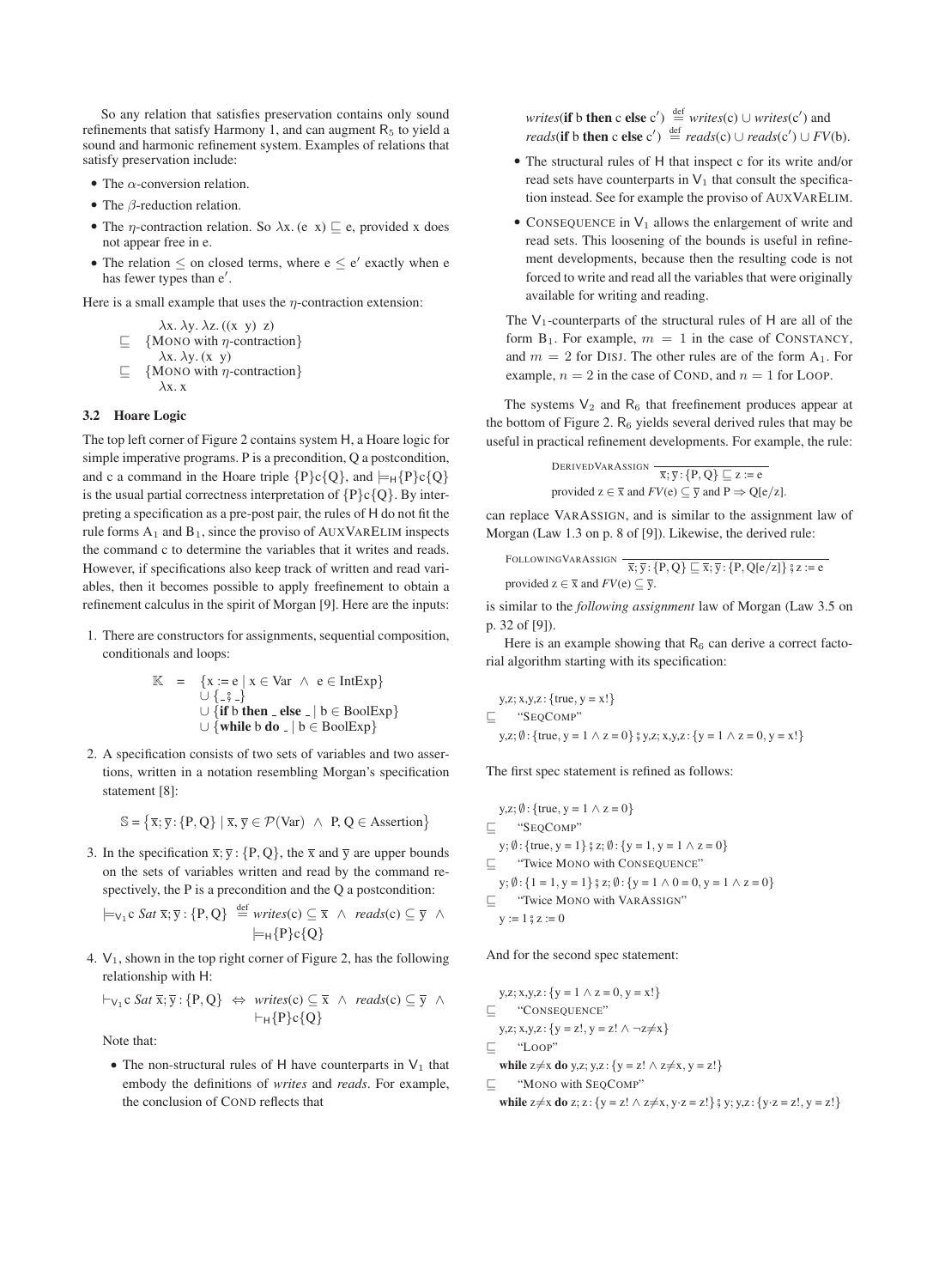| H                                                                                                                                                                                                                                                                                                                                                                                                                                                        | $V_1$                                                                                                                                                                                                                                      |
|----------------------------------------------------------------------------------------------------------------------------------------------------------------------------------------------------------------------------------------------------------------------------------------------------------------------------------------------------------------------------------------------------------------------------------------------------------|--------------------------------------------------------------------------------------------------------------------------------------------------------------------------------------------------------------------------------------------|
|                                                                                                                                                                                                                                                                                                                                                                                                                                                          | AUXVARELIM $\frac{c}{c} \frac{Sat}{3at} \frac{\overline{x}; \overline{y}: \{P, Q\}}{Sat \overline{x}; \overline{y}: \{\exists v \cdot P, \exists v \cdot Q\}}$                                                                             |
| AUXVARELIM $\frac{\{P\}c\{Q\}}{\{\exists v \cdot P\}c\{\exists v \cdot Q\}}$                                                                                                                                                                                                                                                                                                                                                                             | provided $v \notin \overline{x} \cup \overline{y}$ .                                                                                                                                                                                       |
| provided $v \notin writes(c) \cup reads(c)$ .                                                                                                                                                                                                                                                                                                                                                                                                            |                                                                                                                                                                                                                                            |
| CONSEQUENCE $\frac{\{P'\}c\{Q'\}}{\{P\}c\{Q\}}$                                                                                                                                                                                                                                                                                                                                                                                                          | CONSEQUENCE $\frac{c}{c}\frac{Sat}{dt} \frac{\overline{x}'}{\overline{x}}$ ; $\overline{y'}$ : $\{P', Q'\}$                                                                                                                                |
| provided $P \Rightarrow P'$ and $Q' \Rightarrow Q$ .                                                                                                                                                                                                                                                                                                                                                                                                     | provided $\overline{x} \supseteq \overline{x'}$ and $\overline{y} \supseteq \overline{y'}$ and $P \Rightarrow P'$ and $Q' \Rightarrow Q$ .                                                                                                 |
| CONSTANCY $\frac{\{P\}c\{Q\}}{\{P \wedge R\}c\{Q \wedge R\}}$                                                                                                                                                                                                                                                                                                                                                                                            | CONSTANCY $\frac{c \quad Sat \quad \overline{x}; \overline{y}: \{P, Q\}}{c \quad Sat \quad \overline{x}; \overline{y}: \{P \land R, Q \land R\}}$                                                                                          |
|                                                                                                                                                                                                                                                                                                                                                                                                                                                          | provided $FV(R) \cap \overline{x} = \emptyset$ .                                                                                                                                                                                           |
| provided $FV(R) \cap writes(c) = \emptyset$ .                                                                                                                                                                                                                                                                                                                                                                                                            |                                                                                                                                                                                                                                            |
| DISJ $\frac{\{P\}c\{Q\}}{\{P \vee P'\}c\{Q \vee Q'\}}$                                                                                                                                                                                                                                                                                                                                                                                                   | DISJ $\frac{c \quad Sat \quad \overline{x}; \overline{y}: \{P, Q\} \quad c \quad Sat \quad \overline{x}; \overline{y}: \{P', Q'\}}{c \quad Sat \quad \overline{x}; \overline{y}: \{P \vee P', Q \vee Q'\}}$                                |
| VARASSIGN $\overline{\{P[e/x]\}x := e\{P\}}$                                                                                                                                                                                                                                                                                                                                                                                                             | VARASSIGN $\overline{x} := e \quad Sat \quad x; FV(e): \{P[e/x], P\}$                                                                                                                                                                      |
| SEQCOMP $\frac{\{P\}c\{Q\} \quad \{Q\}c'\{R\}}{\{P\}c\;c'\{R\}}$                                                                                                                                                                                                                                                                                                                                                                                         | SEQCOMP $\frac{c \quad Sat \quad \overline{x}; \overline{y}: \{P, Q\}}{c \cdot \overline{s}c' \quad Sat \quad \overline{x} \cup \overline{x'}; \overline{x} \cup \overline{x'}; \{P, R\}}$                                                 |
|                                                                                                                                                                                                                                                                                                                                                                                                                                                          |                                                                                                                                                                                                                                            |
| COND $\frac{\{P \wedge b\}c\{Q\}}{\{P\}$ if b then c else c'{Q}                                                                                                                                                                                                                                                                                                                                                                                          | COND $\frac{c \quad Sat \quad \overline{x}; \overline{y}: \{P \wedge b, Q\}}{\text{if } b \text{ then } c \text{ else } c'} \quad \text{Sat} \quad \overline{x} \cup \overline{x'}; \overline{y} \cup \overline{y'} \cup FV(b): \{P, Q\}}$ |
| Loop $\frac{\{I \wedge b\}c\{I\}}{\{I\}while b \textbf{ do } c\{I \wedge \neg b\}}$                                                                                                                                                                                                                                                                                                                                                                      | LOOP $\frac{c \quad Sat \quad \overline{x}; \overline{y}:\{I \wedge b, I\}}{\text{while } b \text{ do } c \quad Sat \quad \overline{x}; \overline{y} \cup FV(b):\{I, I \wedge \neg b\}}$                                                   |
|                                                                                                                                                                                                                                                                                                                                                                                                                                                          |                                                                                                                                                                                                                                            |
| V <sub>2</sub>                                                                                                                                                                                                                                                                                                                                                                                                                                           | $R_6$                                                                                                                                                                                                                                      |
|                                                                                                                                                                                                                                                                                                                                                                                                                                                          | AUXVARELIM $\overline{\overline{x}}; \overline{y}$ : { $\exists v \cdot P$ , $\exists v \cdot Q$ } $\overline{\underline{x}}; \overline{y}$ : { $P, Q$ }<br>provided $v \notin \overline{x} \cup \overline{y}$ .                           |
| AUXVARELIM $\frac{s}{s} \frac{Sat}{\bar{x}; \bar{y}: \{P, Q\}}$<br>$\frac{s}{s} \frac{Sat}{\bar{x}; \bar{y}: \{\exists v \cdot P, \exists v \cdot Q\}}$                                                                                                                                                                                                                                                                                                  |                                                                                                                                                                                                                                            |
| provided $v \notin \overline{x} \cup \overline{y}$ .                                                                                                                                                                                                                                                                                                                                                                                                     | CONSEQUENCE $\overline{\overline{x}; \overline{y}: \{P, Q\} \sqsubseteq \overline{x'}; \overline{y'}: \{P', Q'\}}$                                                                                                                         |
| CONSEQUENCE $\frac{s}{s}\frac{Sat}{s} \frac{\overline{x'}}{\overline{x}+\overline{y'}}$ : $\{P', Q'\}$                                                                                                                                                                                                                                                                                                                                                   | provided $\overline{x} \supseteq \overline{x'}$ and $\overline{y} \supseteq \overline{y'}$ and $P \Rightarrow P'$ and $Q' \Rightarrow Q$ .                                                                                                 |
| provided $\overline{x} \supseteq \overline{x'}$ and $\overline{y} \supseteq \overline{y'}$ and $P \Rightarrow P'$ and $Q' \Rightarrow Q$ .                                                                                                                                                                                                                                                                                                               | CONSTANCY $\overline{\overline{x}}; \overline{y}$ : { $P \wedge R, Q \wedge R$ } $\subseteq \overline{x}; \overline{y}$ : { $P, Q$ }                                                                                                       |
|                                                                                                                                                                                                                                                                                                                                                                                                                                                          | provided $FV(R) \cap \overline{x} = \emptyset$ .                                                                                                                                                                                           |
| CONSTANCY $\frac{s}{s} \frac{Sat - \overline{x}; \overline{y}: \{P, Q\}}{Sat - \overline{x}; \overline{y}: \{P \wedge R, Q \wedge R\}}$                                                                                                                                                                                                                                                                                                                  | DISJ $\overline{\overline{x}}$ ; $\overline{y}$ : {P $\vee$ P', Q $\vee$ Q'} $\sqsubseteq \sqcup(\overline{x}; \overline{y}$ : {P, Q}, $\overline{x}$ ; $\overline{y}$ : {P', Q'})                                                         |
| provided $FV(R) \cap \overline{x} = \emptyset$ .                                                                                                                                                                                                                                                                                                                                                                                                         | VARASSIGN $\overline{x; FV(e): \{P[e/x], P\}} \sqsubseteq x := e$                                                                                                                                                                          |
| DISJ $\frac{s}{\sqrt{t^2 + 2}} \frac{Sat}{\sqrt{t^2 + 2}} \frac{\overline{x}}{\sqrt{t^2 + 2}} \frac{s}{\sqrt{t^2 + 2}} \frac{Sat}{\sqrt{t^2 + 2}} \frac{\overline{x}}{\sqrt{t^2 + 2}} \frac{\overline{x}}{\sqrt{t^2 + 2}} \frac{\overline{x}}{\sqrt{t^2 + 2}} \frac{\overline{x}}{\sqrt{t^2 + 2}} \frac{\overline{x}}{\sqrt{t^2 + 2}} \frac{\overline{x}}{\sqrt{t^2 + 2}} \frac{\overline{x}}{\sqrt{t^2 + 2}} \frac{\overline{x}}{\sqrt{t^2 + 2}} \frac$ | SEQCOMP-                                                                                                                                                                                                                                   |
| s Sat $\overline{x}$ ; $\overline{y}$ : {P $\vee$ P', Q $\vee$ Q'}                                                                                                                                                                                                                                                                                                                                                                                       | $\overline{x} \cup \overline{x'}$ ; $\overline{x} \cup \overline{x'}$ : {P, R} $\sqsubseteq \overline{x}$ ; $\overline{y}$ : {P, Q} $\overline{y}$ $\overline{x'}$ ; $\overline{y'}$ : {Q, R}                                              |
| VARASSIGN $\overline{x} := e \quad Sat \quad x; FV(e): \{P[e/x], P\}$                                                                                                                                                                                                                                                                                                                                                                                    | COND $\overline{\overline{x} \cup \overline{x'}; \overline{y} \cup \overline{y'} \cup FV(b)}$ : {P, Q}                                                                                                                                     |
|                                                                                                                                                                                                                                                                                                                                                                                                                                                          | $\sqsubseteq$ if b then $\overline{x}$ ; $\overline{y}$ : {P $\wedge$ b, Q} else $\overline{x'}$ ; $\overline{y'}$ : {P $\wedge \neg b$ , Q}                                                                                               |
| SEQCOMP $\frac{s \quad Sat \quad \overline{x}; \overline{y}: \{P, Q\}}{s \; \zeta \; s' \quad Sat \quad \overline{x} \cup \overline{x'}; \overline{x} \cup \overline{x'} : \{P, R\}}$                                                                                                                                                                                                                                                                    | LOOP $\overline{\overline{x}}; \overline{y} \cup FV(b): \{I, I \wedge \neg b\} \sqsubseteq$ while b do $\overline{x}; \overline{y}: \{I \wedge b, I\}$                                                                                     |
| S $Sat$ $\overline{x}$ ; $\overline{y}$ : {P $\wedge$ b, Q} $s'$ $Sat$ $\overline{x'}$ ; $\overline{y'}$ : {P $\wedge$ -b, Q}<br>if b then s else $s'$ $Sat$ $\overline{x} \cup \overline{x'}$ ; $\overline{y} \cup \overline{y'} \cup FV(b)$ : {P, Q}<br>$Conv -$                                                                                                                                                                                       | $\text{Spec } \overline{\overline{x}; \overline{y} \colon \{P, Q\} \sqsubseteq \overline{x}; \overline{y} \colon \{P, Q\}}$                                                                                                                |
| LOOP while b do s $Sat$ $\overline{x}$ ; $\overline{y}$ : { $I \wedge b, I$ }<br>while b do s $Sat$ $\overline{x}$ ; $\overline{y} \cup FV(b)$ : { $I, I \wedge \neg b$ }                                                                                                                                                                                                                                                                                | JOIN $\overline{\overline{x}}$ ; $\overline{\overline{y}}$ : $\{P,Q\} \sqsubseteq  $ $ (\ldots,\overline{x}; \overline{y}:\{P,Q\},\ldots)$                                                                                                 |
|                                                                                                                                                                                                                                                                                                                                                                                                                                                          |                                                                                                                                                                                                                                            |
| SPEC $\overline{\overline{x}}$ ; $\overline{y}$ : {P, Q} Sat $\overline{x}$ ; $\overline{y}$ : {P, Q}                                                                                                                                                                                                                                                                                                                                                    | TRANS $\frac{s_1 \sqsubseteq s_2}{s_1 \sqsubseteq s_3}$                                                                                                                                                                                    |
|                                                                                                                                                                                                                                                                                                                                                                                                                                                          | MONO $\frac{s \sqsubseteq s'}{t[s] \sqsubseteq t[s']}$                                                                                                                                                                                     |
| $\text{Join } \frac{s \quad Sat \quad \overline{x}; \overline{y}: \{P, Q\}}{\mid  (\ldots, s, \ldots) \quad Sat \quad \overline{x}; \overline{y}: \{P, Q\}}$                                                                                                                                                                                                                                                                                             |                                                                                                                                                                                                                                            |
|                                                                                                                                                                                                                                                                                                                                                                                                                                                          | UNIOIN $\boxed{\frac{\mid (s, \ldots, s) \sqsubseteq s}$                                                                                                                                                                                   |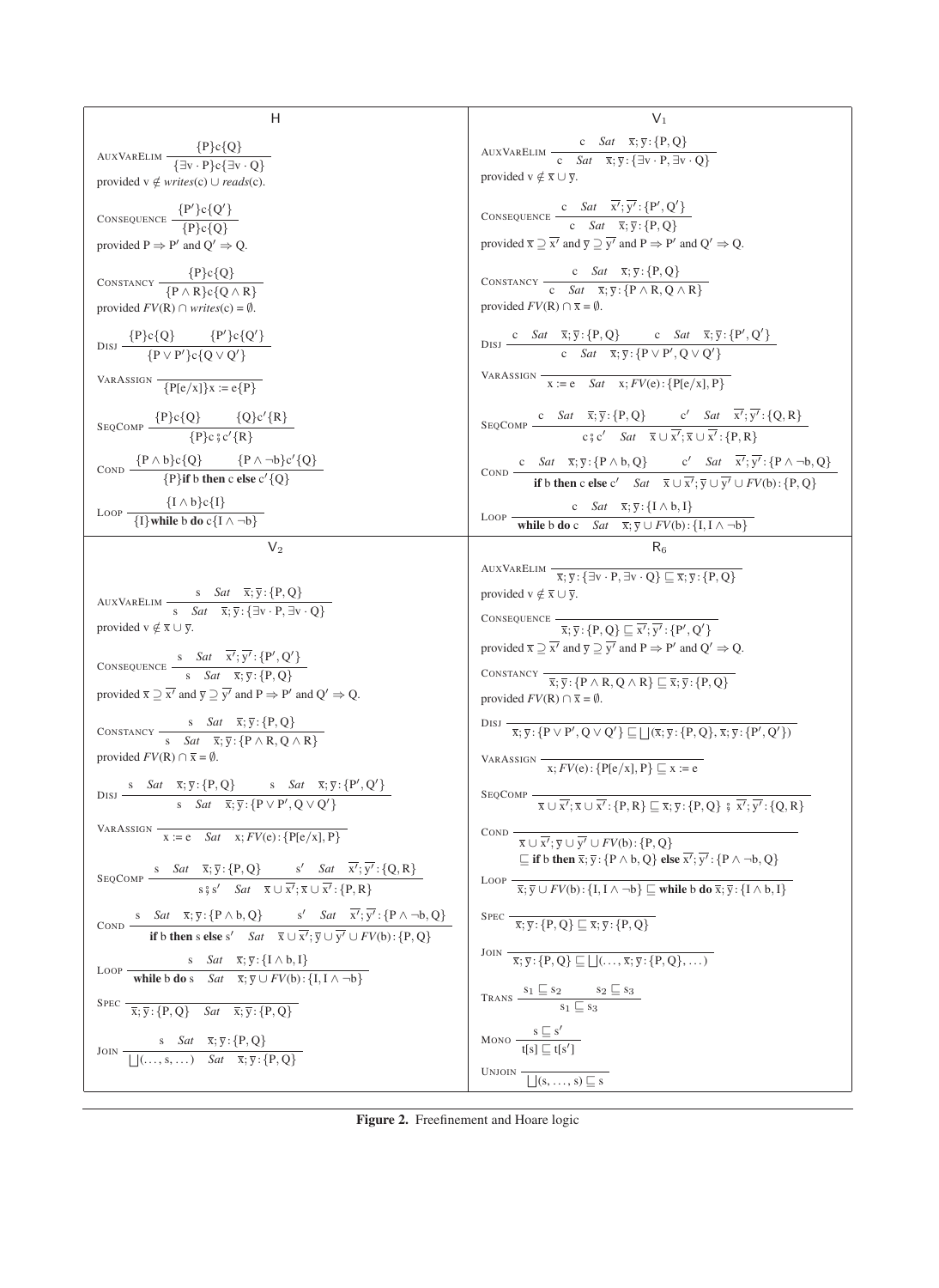```
\Box "MONO with VARASSIGN"
    while z \neq x do z; z: \{y = z! \land z \neq x, y \cdot z = z! \} \circ y := y \cdot z\Box"MONO with CONSEQUENCE"
    while z \neq x do z; z : {y \cdot (z+1) = (z+1)!, y \cdot z = z!} \frac{6}{7} y := y \cdot z\Box "MONO with VARASSIGN"
    while z \neq x do z := z+1 \frac{6}{9}y := y \cdot z
```
Since  $\vdash_{R_6}$ y,z; x,y,z : {true, y = x!}  $\sqsubseteq$  y := 1  $\frac{6}{9}$  z := 0  $\frac{6}{9}$  while z $\neq$ x **do**  $z := z+1$   $\frac{\circ}{2}$   $y := y \cdot z$ , it is the case that  $\vdash_{V_1} y := 1$   $\frac{\circ}{2} z := 0$   $\frac{\circ}{2}$  while  $z \neq x$ **do**  $z := z+1 \frac{1}{2}y := y \cdot z$  *Sat* y,z; x,y,z : {true, y = x!} and hence also  $\vdash_{\mathsf{H}} \{\text{true}\} \text{y} := 1 \, \text{?} \, \text{z} := 0 \, \text{?} \, \text{while } z \neq \text{x} \, \text{do } z := z + 1 \, \text{?} \, \text{y} := \text{y} \cdot z \{ \text{y} = \text{x}! \}.$ 

Here is another example of using  $R_6$ ; it involves join statements. The statement  $|\left| (\overline{x}; \overline{y} : \{P_1, Q_1\}, \overline{x}; \overline{y} : \{P_2, Q_2\}) \right|$  is the join of the specification statements  $\overline{x}; \overline{y}$  :  $\{P_1, Q_1\}$  and  $\overline{x}; \overline{y}$  :  $\{P_2, Q_2\}$ . Expressing it as a spec statement is simple because

 $|$  $|(\overline{x}; \overline{y}; {\{P_1, Q_1\}}, \overline{x}; \overline{y}; {\{P_2, Q_2\}}) \equiv \overline{x}; \overline{y}; {\{P_1, Q_1\}}$  also  ${\{P_2, Q_2\}}$ 

where the definition of  $\{P_1, Q_1\}$  **also**  $\{P_2, Q_2\}$ , taken from [11], is:  $\{(P_1 \wedge z=1) \vee (P_2 \wedge z\neq 1), (Q_1 \wedge z=1) \vee (Q_2 \wedge z\neq 1)\}\$  where  $z$  is fresh.  $R_6$  can derive both directions of refinement. Firstly:

 $\Box(\overline{x}; \overline{y} : \{P_1, Q_1\}, \overline{x}; \overline{y} : \{P_2, Q_2\})$ 

- $\Box$  "Twice MONO with CONSEQUENCE"
- $\vert \vert (\overline{x}; \overline{y} : \{\exists z \cdot (P_1 \wedge z=1 \vee P_2 \wedge z\neq 1) \wedge z=1, \exists z \cdot (Q_1 \wedge z=1 \vee Q_2 \wedge z\neq 1) \wedge z=1 \},\$ x; y :{∃z· (P1∧z=1 ∨ P2∧z=1) ∧ z=1*,* ∃z· (Q1∧z=1 ∨ Q2∧z=1) ∧ z=1}) "Twice MONO with AUXVARELIM"
- 
- $\bigcup (\overline{x}; \overline{y} : \{(P_1 \wedge z=1 \vee P_2 \wedge z\neq 1) \wedge z=1, (Q_1 \wedge z=1 \vee Q_2 \wedge z\neq 1) \wedge z=1\},$
- $\overline{x}; \overline{y}$ : {(P<sub>1</sub>∧z=1 ∨ P<sub>2</sub>∧z≠1) ∧ z≠1, (Q<sub>1</sub>∧z=1 ∨ Q<sub>2</sub>∧z≠1) ∧ z≠1})
- "Twice MONO with CONSTANCY"

```
(x; y :{P1∧z=1 ∨ P2∧z=1, Q1∧z=1 ∨ Q2∧z=1},
    \overline{x}; \overline{y}: {P<sub>1</sub>∧z=1 ∨ P<sub>2</sub>∧z≠1, Q<sub>1</sub>∧z=1 ∨ Q<sub>2</sub>∧z≠1})
```
"UNJOIN"

 $\overline{x}$ ;  $\overline{y}$ : {P<sub>1</sub>, Q<sub>1</sub>} also {P<sub>2</sub>, Q<sub>2</sub>}

#### Secondly:

 $\bar{x}; \bar{y}$ ; {(P<sub>1</sub>  $\land$  z=1)  $\lor$  (P<sub>2</sub>  $\land$  z≠1), (Q<sub>1</sub>  $\land$  z=1)  $\lor$  (Q<sub>2</sub>  $\land$  z≠1)}  $\Box$  "DISJ"  $\bigcup (\overline{x}; \overline{y} : {P_1 \land z=1, Q_1 \land z=1}, \overline{x}; \overline{y} : {P_2 \land z \neq 1, Q_2 \land z \neq 1})$  $\Box$  "Twice MONO with CONSTANCY"

 $\bigsqcup(\overline{x};\overline{y}:\{P_1,Q_1\},\overline{x};\overline{y}:\{P_2,Q_2\})$ 

Leino and Manohar [7] mention several uses of the join of speclike statements.

# **3.3 Discussion**

The type system  $\lambda_1$  considered above is very simple. Freefinement also applies to System F and other more sophisticated type systems.

Although  $\lambda_1$  had only rules of the form  $A_1$ , typing rules of the form  $B_1$  are quite common – examples include rules for subtyping and intersection types:

| SUB                        | $\frac{\Gamma \vdash e : \tau}{\Gamma \vdash e : \tau'}$ | INTER | $\frac{\Gamma \vdash e : \tau}{\Gamma \vdash e : \tau \wedge \tau'}$ |
|----------------------------|----------------------------------------------------------|-------|----------------------------------------------------------------------|
| provided $\tau <: \tau'$ . | $\Gamma \vdash e : \tau \wedge \tau'$                    |       |                                                                      |

There is no golden recipe for adapting proof systems to make them amenable to freefinement. However, enriching specifications and/or terms might help. The Hoare logic example used enriched specifications to keep track of write and read sets. Consider again the two problematic rules from before:

$$
2 \frac{\text{succ}(n) : \mathbb{N}}{\text{pred}(\text{succ}(n)) : \mathbb{N}} \qquad 3 \frac{n : \mathbb{N}}{\text{pred}(n) : \mathbb{N}}
$$
  
provided  $\text{positive}(n)$ .

Rule 2 can be accommodated by choosing  $\mathbb{S} = \{ 'z', 's', 'p' \} \times \{ \mathbb{N} \}.$ Intuitively, the specification  $({\bf s}, \mathbb{N})$  tracks the fact that the outermost constructor is 'succ'. The rule then becomes:

$$
2\ \frac{n: (`s', \mathbb{N})}{pred(n): (`p', \mathbb{N})}
$$

Rule 3 can be accommodated by choosing  $\mathbb{S} = \mathbb{N} \times \{\mathbb{N}\}\$ . Then the sentence  $n : (i, N)$  tracks the fact that term n denotes the natural number *i*. The adapted rule is of the form  $A_1$  with  $n = 1$ :

$$
3 \frac{n:(i,\mathbb{N})}{\text{pred}(n):(i-1,\mathbb{N})}
$$
 provided  $i > 0$ .

In some cases it might be useful to enrich the term language. For example, consider the rule of concurrent separation logic [3] that removes auxiliary commands (ghost assignments):

$$
\text{AUXILIARY} \quad \frac{\Gamma \vdash \{P\}c\{Q\}}{\Gamma \vdash \{P\}c\backslash a\{Q\}}\n\text{provided a} \in \text{aux}(c) \text{ and a} \cap (FV(P) \cup FV(Q)) = \emptyset.
$$

This rule is not of the form  $A_1$  or  $B_1$ , because it contains a metaoperation in the conclusion. However, if the meta-operation is turned into an explicit constructor (and specifications track auxiliaries), then the rule is of the form  $B_1$  with  $m = 1$  and freefinement can handle it.

To get an approximate idea of what will happen when freefinement is applied to a separation logic, consider the frame and concurrency rules:

Frame

\n
$$
P \cdot Q
$$
\n
$$
P * R \cdot Q * R
$$
\nCONCURRENCY

\n
$$
P_1 * P_2 \cdot C_1 | C_2 \cdot Q_1 * Q_2
$$
\n
$$
P_1 * P_2 \cdot C_1 | C_2 \cdot Q_1 * Q_2
$$

A concrete setting and system will typically make syntactic restrictions on the commands in the triples. So the specification statement {P, Q} might contain more components, but freefinement will yield refinement versions of the rules that look roughly as follows:

Frame

\n
$$
\frac{P * R, Q * R} \sqsubseteq \{P, Q\}
$$
\nCONCURRENCY

\n
$$
\frac{P_1 * P_2, Q_1 * Q_2\} \sqsubseteq \{P_1, Q_1\} || \{P_2, Q_2\}
$$

# **4. Related Work**

In his work on refinement for the lambda calculus, Denney [4] treats types as rudimentary specifications and introduces a specification construct  $?_{\tau}$  for each type  $\tau$ . Conceptually,  $?_{\tau}$  corresponds to  $[\Gamma; \tau]$  where the context  $\Gamma$  is left implicit. For example, consider the term  $\lambda x : \sigma \cdot ?_{\tau}$  in the context Γ. The  $?_{\tau}$  inside the term corresponds to  $[\Gamma, x : \sigma; \tau]$ . Denney also considers richer specifications for lambda terms in his PhD thesis [5]. This results in a more